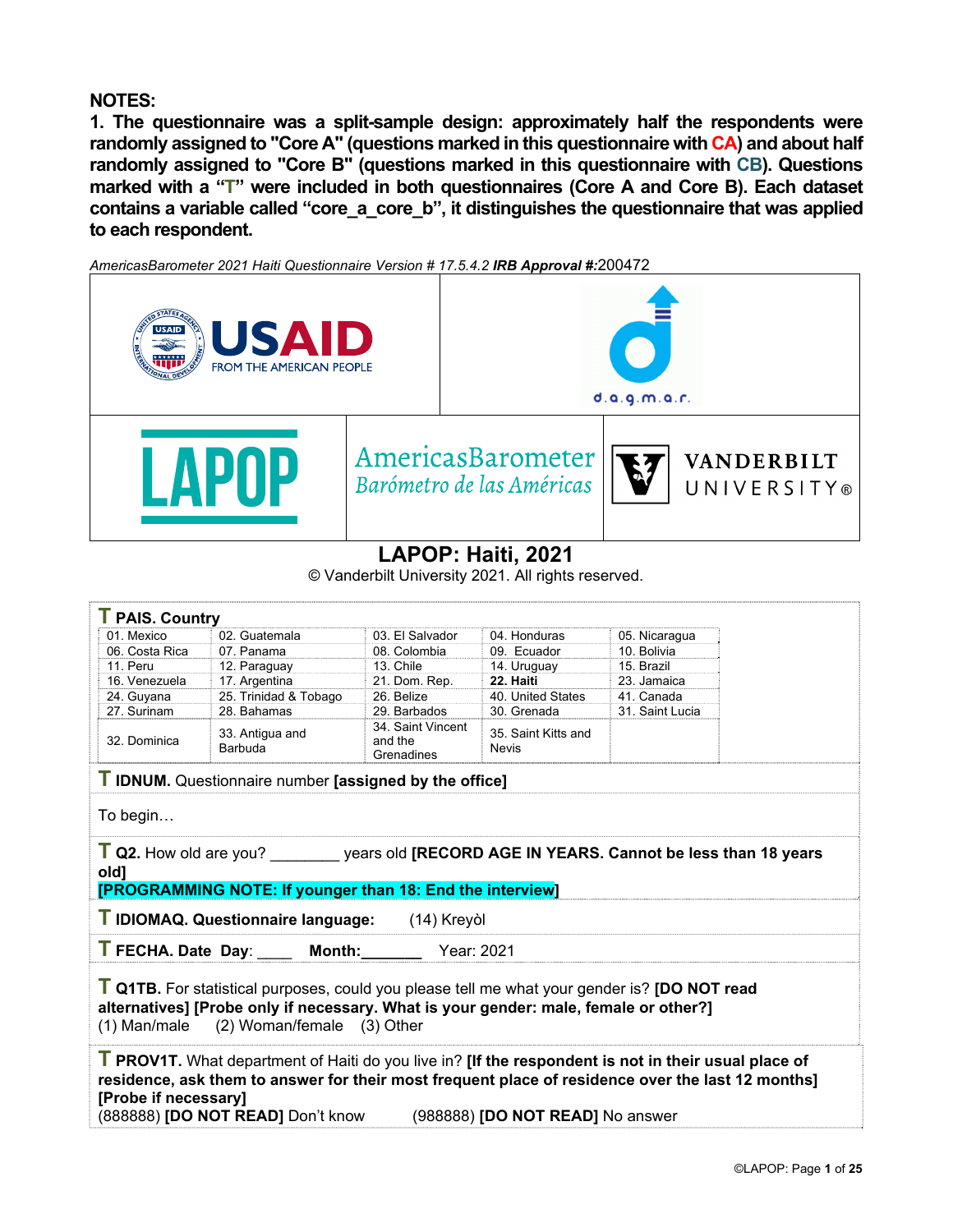**T MUNICIPIO1T.** In which commune of (name of department) do you live? **[If the respondent is not in their usual place of residence, ask them to answer for their most frequent place of residence over the last 12 months] [Probe if necessary]**  (888888) **[DO NOT READ]** Don't know (988888) **[DO NOT READ]** No answer

**T UR1NEW.** Do you live in **[Read alternatives]? [If the respondent is not in their usual place of residence, ask them to answer for their most frequent place of residence during the last 12 months]** 

(1) A city

(2) On the outskirts or surroundings of a city/suburbs

(3) In a town near a rural area / zone

(4) In a rural area / a rural zone

(888888) **[DON'T READ]** Don't know (988888) **[DON'T READ]** No answer

#### **T A4**. In your opinion, what is **the most serious** problem faced by the country? **[DO NOT read alternatives; Accept only ONE answer]**

| Armed conflict                       | 30     | Inflation, high prices                                              | 02     |
|--------------------------------------|--------|---------------------------------------------------------------------|--------|
| Bad government                       | 15     | Kidnappings                                                         | 31     |
| Coronavirus / pandemic/Covid-19      | 71     | Land to farm, lack of                                               | 07     |
| Corruption                           | 13     | Malnutrition                                                        | 23     |
| Credit, lack of                      | 09     | Migration                                                           | 16     |
| Crime                                | 05     | Politicians                                                         | 59     |
| Drug addiction; consumption of drugs | 11     | <b>Politics</b>                                                     | 85     |
| Economy, problems with, crisis of    | 01     | Popular protests (strikes, blocking roads, work<br>stoppages, etc.) | 06     |
| Education, lack of, poor quality     | 21     | Poverty                                                             | 04     |
| Electricity, lack of                 | 24     | Roads in poor condition                                             | 18     |
| Environment                          | 10     | Security (lack of)                                                  | 27     |
| <b>External debt</b>                 | 26     | Terrorism                                                           | 33     |
| Forced displacement of persons       | 32     | Transportation, problems of                                         | 60     |
| Gangs                                | 14     | Unemployment                                                        | 03     |
| Health services, lack of             | 22     | Vaccines for COVID-19 / buying vaccines / not<br>enough vaccines    | 86     |
| Housing                              | 55     | Violence                                                            | 57     |
| Human rights, violations of          | 56     | Violence against women / femicides                                  | 80     |
| Impunity                             | 61     | War against terrorism                                               | 17     |
| Inequality                           | 58     | Water, lack of                                                      | 19     |
|                                      |        | Other                                                               | 70     |
| <b>[DO NOT READ]</b> Don't know      | 888888 | [DO NOT READ] No answer                                             | 988888 |

I'm going to ask you some questions about the coronavirus.

|                                                                                                                                                                                       | Verv<br>worried | Somewhat<br>worried | A little<br>worried | <b>Not worried</b><br>at all | <b>IDO NOT</b><br><b>READ1</b><br>Don't know | <b>IDO NOT</b><br><b>READI No</b><br>answer |
|---------------------------------------------------------------------------------------------------------------------------------------------------------------------------------------|-----------------|---------------------|---------------------|------------------------------|----------------------------------------------|---------------------------------------------|
| <b>COVID2AT.</b> How worried are you<br>about the possibility that you or<br>someone in your household will get sick<br>from coronavirus in the next 3 months?<br>[Read alternatives] |                 | 2                   |                     |                              | 888888                                       | 988888                                      |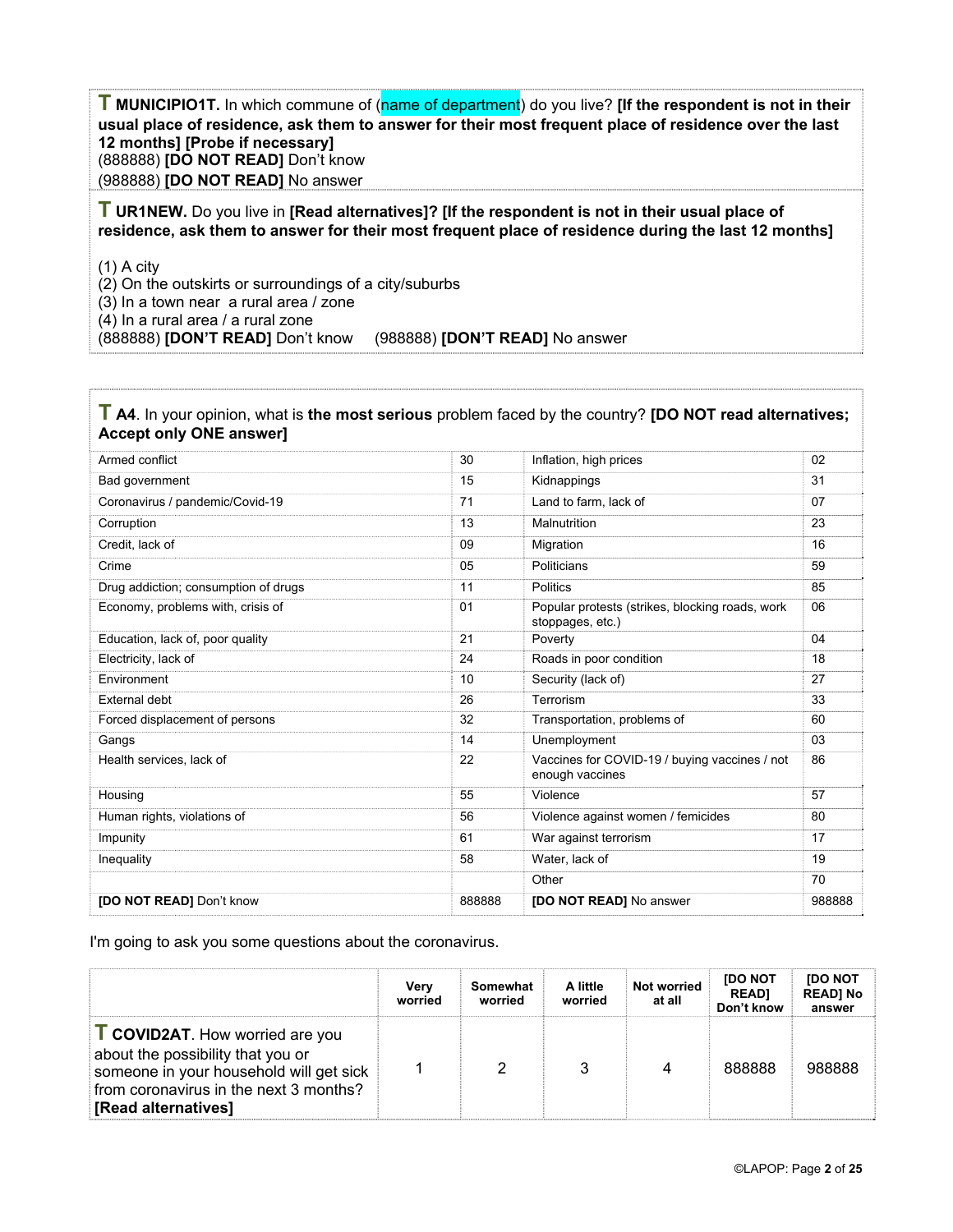**T IDIO2.** Do you think that **your** current economic situation is better, the same or worse than it was **twelve months ago**?

(1) Better **[Skip to FS2]** (2) Same **[Skip to FS2]** (3) Worse **[Continue]** (888888) **[DO NOT READ]** Don't know **[Skip to FS2]** (988888) **[DO NOT READ]** No answer **[Skip to FS2]**

**T IDIO2COV.** And is that mainly due to the coronavirus or another reason?

(1) Coronavirus (2) Another reason (888888) **[DO NOT READ]** Don't know (988888) **[DO NOT READ]** No answer (999999) **[DO NOT READ]** Inapplicable

|                                                                                                                                                                                                                                                           | No.           | Yes        | <b>IDO NOT</b><br><b>READ] Don't</b><br>know | <b>IDO NOT</b><br><b>READ] No</b><br>answer |
|-----------------------------------------------------------------------------------------------------------------------------------------------------------------------------------------------------------------------------------------------------------|---------------|------------|----------------------------------------------|---------------------------------------------|
| <b>FS2.</b> In the past three months,<br>because of a lack of money or other<br>resources, did your household ever run<br>out of food?                                                                                                                    | [Skip to IT1] | [Continue] | 888888<br>[Skip to IT1]                      | 988888<br>[Skip to IT1]                     |
| <b>T FS2COVIDN.</b> And did that happen mainly because of the coronavirus or for another reason?<br>(1) Coronavirus<br>(2) Another reason<br>(888888) [DO NOT READ] Don't know<br>(988888) [DO NOT READ] No answer<br>(999999) [DO NOT READ] Inapplicable |               |            |                                              |                                             |

Moving on from discussing the coronavirus...

**T IT1.** And speaking of the people from your community, would you say that people in your community are very trustworthy, somewhat trustworthy, not very trustworthy or untrustworthy? (1) Very trustworthy (2) Somewhat trustworthy (3) Not very trustworthy (4) Untrustworthy (888888) **[DO NOT READ]** Don't know (988888) **[DO NOT READ]** No answer

#### **QUESTIONNAIRE A [JC13 GOES IN SPLIT SAMPLE WITH JC15A]**

Some people say that under some circumstances it would be justified for the Police Nationale d'Haïti to take power by a coup d'état (military coup). In your opinion, would a police coup be justified…

| CA JC13. When there is a lot of corruption.<br>[Read alternatives]<br><b>ROCKET</b><br><b>RINGER</b> | $(1)$ It would<br>be justified | $(2)$ No. it<br>would not<br>be justified | <b>READI</b><br>Don't<br>know<br>(888888) | <b>IDO NOT IDO NOT</b><br><b>READI</b><br>No.<br>answer<br>(988888) | <b>IDON'T</b><br><b>READI</b><br>Inapplicable<br>(999999) |
|------------------------------------------------------------------------------------------------------|--------------------------------|-------------------------------------------|-------------------------------------------|---------------------------------------------------------------------|-----------------------------------------------------------|
|------------------------------------------------------------------------------------------------------|--------------------------------|-------------------------------------------|-------------------------------------------|---------------------------------------------------------------------|-----------------------------------------------------------|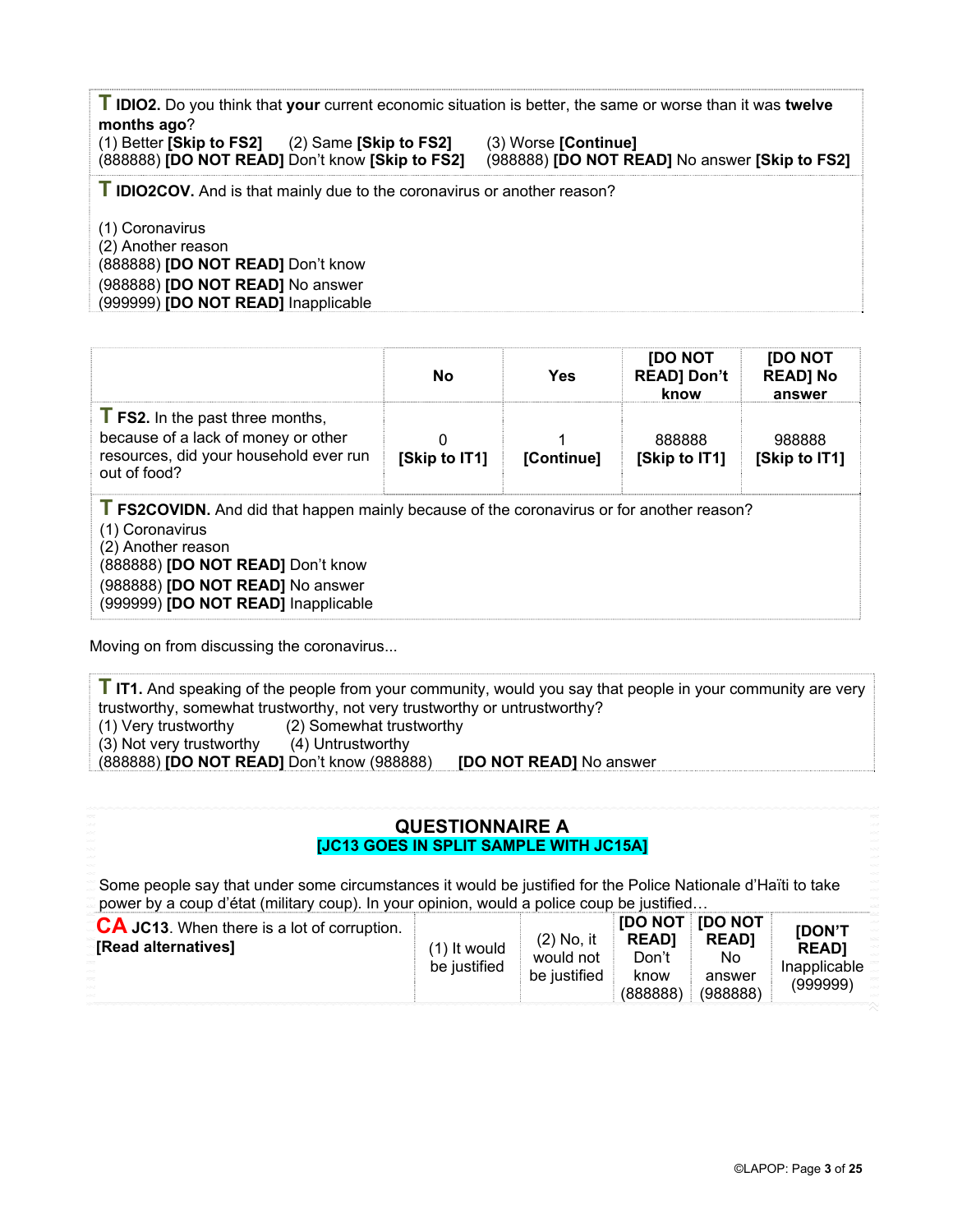| <b>QUESTIONNAIRE B</b><br><b>JJC15A GOES IN SPLIT SAMPLE WITH JC13]</b>                                                                                                                                                              |                               |                                     |                                                             |                                                         |                                                     |  |  |  |  |
|--------------------------------------------------------------------------------------------------------------------------------------------------------------------------------------------------------------------------------------|-------------------------------|-------------------------------------|-------------------------------------------------------------|---------------------------------------------------------|-----------------------------------------------------|--|--|--|--|
| <b>CA JC15A.</b> Do you believe that when<br>the country is facing very difficult<br>times it is justifiable for the president<br>of the country to close the Parliament<br>govern without Parliament?<br>and<br>[Read alternatives] | $(1)$ Yes, it is<br>justified | $(2)$ No, it is<br>not<br>justified | <b>IDO NOT</b><br><b>READ]</b><br>Don't<br>know<br>(888888) | <b>IDO NOT</b><br><b>READ]</b><br>No answer<br>(988888) | [DO NOT<br><b>READ]</b><br>Inapplicable<br>(999999) |  |  |  |  |

**CB VIC1EXT.** Now, changing the subject, have you been a victim of any type of crime in the past 12 months? That is, have you been a victim of robbery, burglary, assault, fraud, blackmail, extortion, violent threats, or **any other type of crime** in the past 12 months?

(1) Yes (2) No

(999999) **[DO NOT READ]** Inapplicable

(888888) **[DO NOT READ]** Don't know (988888) **[DO NOT READ]** No answer

**CB AOJ11.** Speaking of the neighborhood where you live and thinking of the possibility of being assaulted or robbed, do you feel very safe, somewhat safe, somewhat **un**safe or very **un**safe? (1) Very safe (2) Somewhat safe (3) Somewhat unsafe (4) Very unsafe (888888) **[DO NOT READ]** Don't know (988888) **[DO NOT READ]** No answer (999999) **[DO NOT READ]** Inapplicable

**CB AOJ18**. Some people say that the police in this community protect people from criminals, while others say that the police are involved in the criminal activity. What do you think? **[Read alternatives]** (1) Police protect people from crime or (2) Police are involved in crime

(3) **[DO NOT READ]** Neither, or both (888888) **[DO NOT READ]** Don't know (988888) **[DO NOT READ]** No answer (999999) **[DO NOT READ]** Inapplicable

**CB IVOL24.** Is there a criminal gang or gangs in your neighborhood? (0) No (1) Yes (888888) **[DON'T READ]** Don't know (988888) **[DON'T READ]** No answer (999999) **[DO NOT READ]** Inapplicable

Countries organize themselves in different ways to make decisions. I'm going to mention some of those ways, and ask you to choose the one you think is best for Haiti

# **QUESTIONNAIRE A**

**CA CHM1BN**. Which political system seems best for Haiti: a system that guarantees access to a basic income and services for all citizens, even if the authorities cannot be elected, or to be able to vote to elect the authorities, even if some people do not have access to a basic income and services? **[Read alternatives]** (1) Guaranteed basic ncome and services, even if there are no elections, or (2) Elections, even if some people do not have access to a basic income and services (888888) **[DO NOT READ]** Don't know

(988888) **[DO NOT READ]** No answer

(999999) **[DO NOT READ]** Inapplicable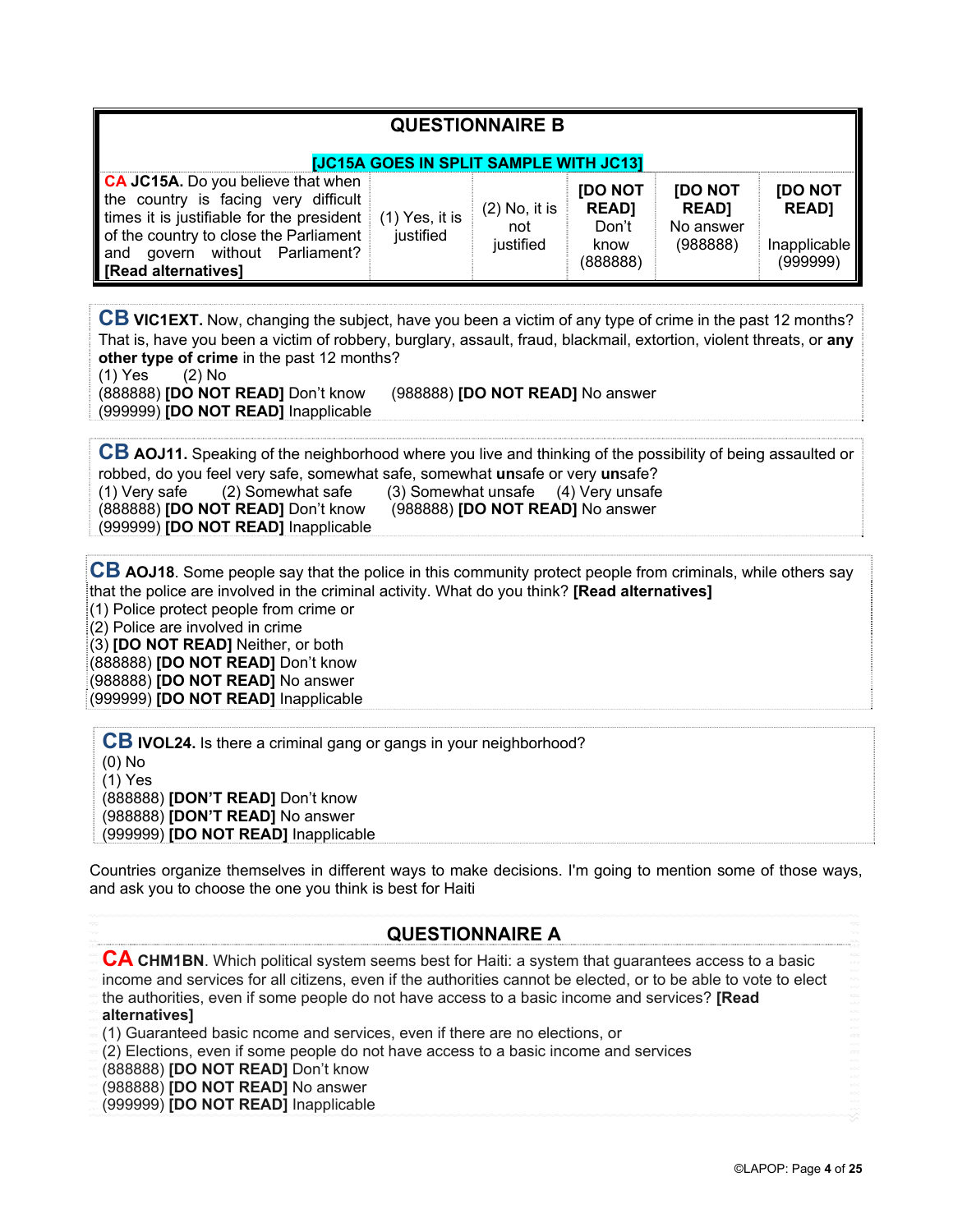**QUESTIONNAIRE B CA CHM2BN.** Which political system seems best for Haiti: a system that guarantees access to a basic income and services for all citizens, even if they cannot express their political opinions without fear or censorship, or a system in which everybody can express their political opinions without fear or censorship, even if some people do not have access to a basic income and services? **[Read alternatives]** (1) Guaranteed basic income and services, even if there is no freedom to express political opinions without fear or censorship, or

(2) Freedom to express political opinions, even if some people do not have access to a basic income and services

(888888) **[DO NOT READ]** Don't know (988888) **[DO NOT READ]** No answer (999999) **[DO NOT READ]** Inapplicable

| And thinking about types of<br>leadership                                                                                                                                                                                                                     | <b>Very Good</b> | Good | <b>Neither</b><br>Good nor<br><b>Bad</b> | <b>Bad</b> | <b>Very Bad</b> | <b>IDO NOT</b><br><b>READI</b><br>Don't know | <b>IDO NOT</b><br><b>READ1</b><br>No.<br>answer |
|---------------------------------------------------------------------------------------------------------------------------------------------------------------------------------------------------------------------------------------------------------------|------------------|------|------------------------------------------|------------|-----------------|----------------------------------------------|-------------------------------------------------|
| <b>T CSES6N.</b> Having a strong leader<br>in the government, even if the<br>leader bends the rules to get things<br>done. Would you say that it is very<br>good, good, neither good nor bad,<br>bad, or very bad as a form of<br>government for our country? |                  | 2    | 3                                        | 4          | 5               | 888888                                       | 988888                                          |

**CA B0T.** I will ask you to answer the following questions using a number on a scale ranging from 1 to 7, where 1 means NOT AT ALL and 7 means A LOT. If your opinion is between not at all and a lot, you would choose an intermediate score. To begin with, how much do you like watching television? Tell me the number.

#### **[Make sure the respondent understands correctly].**

|            |  |  | 6 |       | 888888                                             | 988888                                  | 299990                                 |
|------------|--|--|---|-------|----------------------------------------------------|-----------------------------------------|----------------------------------------|
| Not at All |  |  |   | A Lot | [DO<br><b>NOT</b><br><b>READ]</b><br>Don't<br>know | [DO NOT<br><b>READ]</b><br>No<br>answer | [DO NOT<br><b>READ</b><br>Inapplicable |

**[Enter a number 1-7, 888888 = Don't know, 988888 = No answer, 999999 = Not applicable]**

**CA B2**. To what extent do you respect the political institutions of Haiti?

**[Repeat: "Using any number on the scale from 1, 'not at all' to 7, 'a lot'" after each question if necessary]** 

**CA B3**. To what extent do you think that citizens' basic rights are well protected by the political system of Haiti?

**[If needed, repeat: "Using any number on the scale from 1, 'not at all' to 7, 'a lot'"]** 

**CA B4**. Still using the scale from 1, "not at all" to 7, "a lot" ... To what extent do you feel proud of living under the political system of Haiti?

**CA B6.** To what extent do you think that one should support the political system of Haiti? **[If needed, repeat: "Using any number on the scale from 1, 'not at all' to 7, 'a lot'"]** 

**CA B32**. To what extent do you trust the local or municipal government?

**[If needed, repeat: "Using any number on the scale from 1, 'not at all' to 7, 'a lot'"]** 

**CA B47A.** To what extent do you trust elections in this country?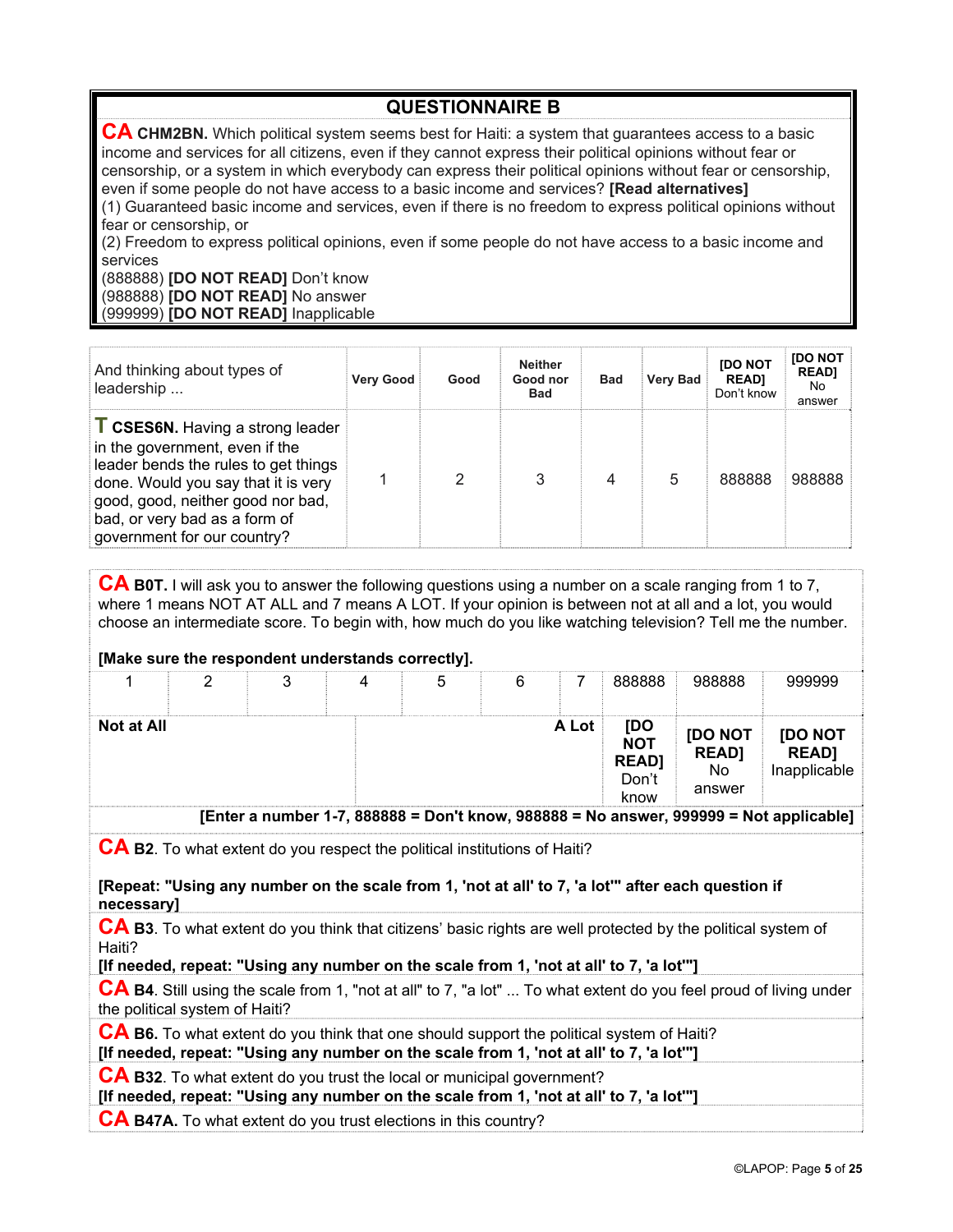# **[If needed, repeat: "Using any number on the scale from 1, 'not at all' to 7, 'a lot'"]**

**CA** We will now stop r using the scale from 1 to 7 and we will talk about other topics.

| <b>CA HAIDST1BN.</b> The government should spend more money to restore natural landscapes, for example<br>planting trees, building retaining walls, or protecting coastal mangroves to make communities safer from<br>natural disasters, even if it means spending less on other programs. How much do you agree or disagree<br>with this statement? [Read alternatives]<br>(1) Strongly agree<br>(2) Somewhat agree<br>(3) Neither agree nor disagree<br>(4) Somewhat disagree<br>(5) Strongly disagree<br>(888888) [DO NOT READ] Don't know<br>(988888) [DO NOT READ] No answer<br>(999999) [DO NOT READ] Inapplicable |
|--------------------------------------------------------------------------------------------------------------------------------------------------------------------------------------------------------------------------------------------------------------------------------------------------------------------------------------------------------------------------------------------------------------------------------------------------------------------------------------------------------------------------------------------------------------------------------------------------------------------------|
| <b>CA DST1BN.</b> The government should spend more money to enforce building <b>codes/norms/regulations</b> to<br>make homes safer from natural disasters, even if it means spending less on other programs. How much do<br>you agree or disagree with this statement? [Read alternatives]<br>(1) Strongly agree<br>(2) Somewhat agree<br>(3) Neither agree nor disagree<br>(4) Somewhat disagree<br>(5) Strongly disagree<br>(888888) [DO NOT READ] Don't know<br>(988888) [DO NOT READ] No answer<br>(999999) [DO NOT READ] Inapplicable                                                                               |
| CA PR3DNR. How likely is it that people in your neighborhood would be punished by authorities for<br>building or renovating/remodeling a house without a license or permit? [Read alternatives]<br>(1) Not likely<br>(2) A little likely<br>(3) Somewhat likely<br>(4) Very likely<br>(888888) [DO NOT READ] Don't know<br>(988888) [DO NOT READ] No answer<br>(999999) [DO NOT READ] Inapplicable                                                                                                                                                                                                                       |
| CA PR3ENR. And if someone in your neighborhood were to build or renovate/remodel a house, how likely<br>do you think it is that they would be asked to pay a bribe?<br>[Read alternatives]<br>(1) Not likely<br>(2) A little likely<br>(3) Somewhat likely<br>(4) Very likely<br>(888888) [DO NOT READ] Don't know<br>(988888) [DO NOT READ] No answer<br>(999999) [DO NOT READ] Inapplicable                                                                                                                                                                                                                            |
| CA DRK1C. How likely do you think it is that Haiti could experience a natural disaster, such as floods,<br>earthquakes, or <b>hurricanes/landslides/tornados/storms</b> , in which people may be injured or killed, in the next<br>10 years? Do you think it is?<br>[Read alternatives]<br>(1) Not likely<br>(3) Somewhat likely<br>(4) Very likely<br>(2) A little likely<br>(888888) [DO NOT READ] Don't know<br>(988888) <b>[DO NOT READ]</b> No answer                                                                                                                                                               |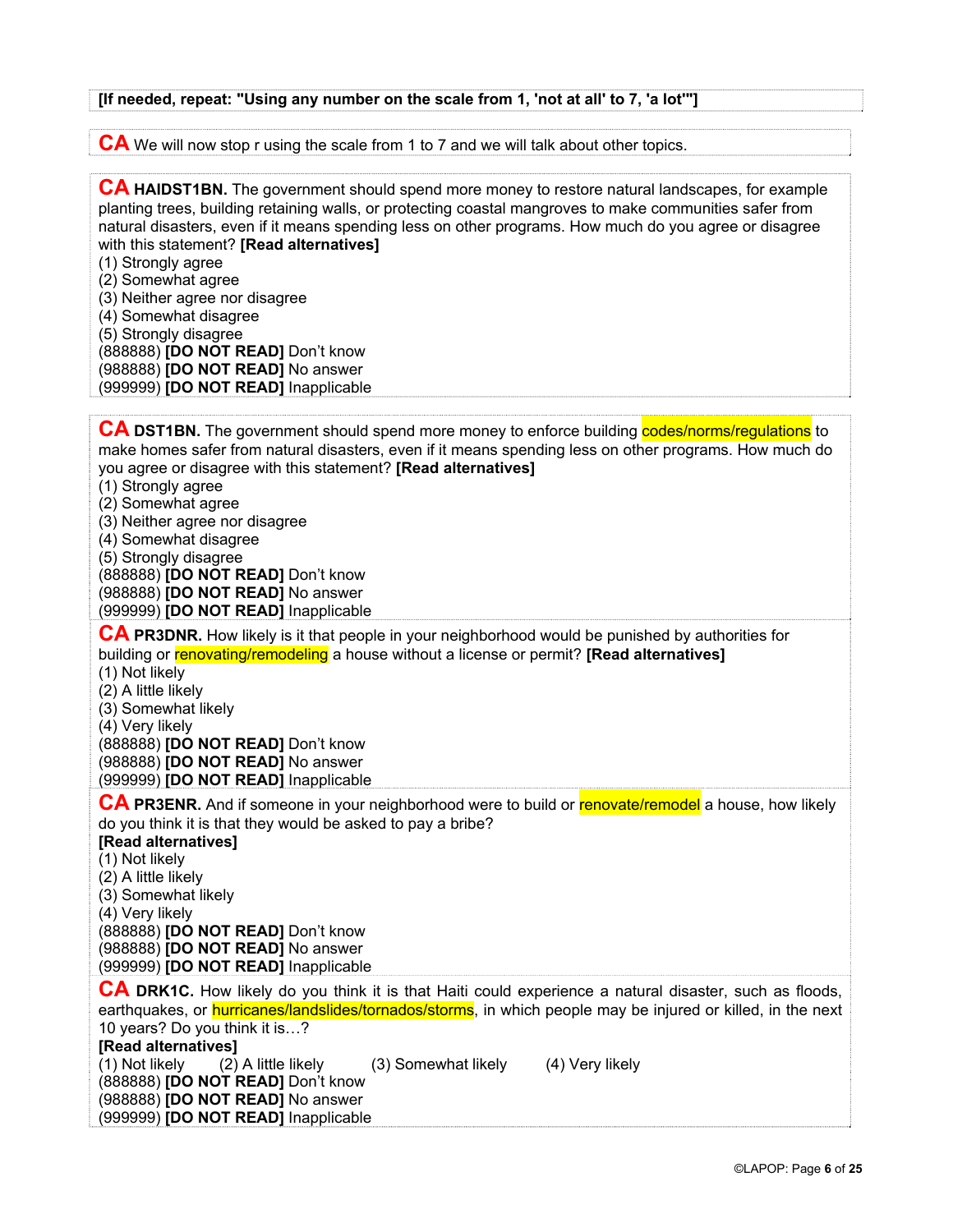| <b>CA DRK1N.</b> How likely do you think it is that you or someone in your immediate family here in Haiti could<br>be killed or seriously injured in a natural disaster, such as floods, earthquakes, or<br>hurricanes/landslides/tornados/storms in the next 10 years? Do you think it is?<br>[Read alternatives]                                                                                                                                                                                            |
|---------------------------------------------------------------------------------------------------------------------------------------------------------------------------------------------------------------------------------------------------------------------------------------------------------------------------------------------------------------------------------------------------------------------------------------------------------------------------------------------------------------|
| (1) Not likely<br>(2) A little likely<br>(3) Somewhat likely<br>(4) Very likely<br>(888888) [DO NOT READ] Don't know<br>(988888) [DO NOT READ] No answer<br>(999999) [DO NOT READ] Inapplicable                                                                                                                                                                                                                                                                                                               |
| CA DRR1. Have you or someone in your immediate family ever been affected by a natural disaster such as<br>floods, earthquakes, or <b>hurricanes/landslides/tornados/storms</b> resulting in injury, death, or damage to the<br>home or other property here in Haiti?                                                                                                                                                                                                                                          |
| (1) Yes [Continue]<br>$(2)$ No [Skip to $M1$ ]<br>(888888) [DO NOT READ] Don't know [Skip to M1]<br>(988888) [DO NOT READ] No answer [Skip to M1]<br>(999999) [DO NOT READ] Inapplicable                                                                                                                                                                                                                                                                                                                      |
| CA DRR1A. And in what year did this natural disaster occur? [If the respondent has experienced more                                                                                                                                                                                                                                                                                                                                                                                                           |
| than one disaster, ask for the most recent one. If they don't remember, ask for an estimate.]<br>[Programming note: minimum 1900, maximum 2021]<br>Write down:                                                                                                                                                                                                                                                                                                                                                |
| (888888) [DO NOT READ] Don't know<br>(988888) [DO NOT READ] No answer<br>(999999) [DO NOT READ] Inapplicable                                                                                                                                                                                                                                                                                                                                                                                                  |
| <b>CA DRR1B.</b> And how affected, physically or materially, were you or members of your family as a result of<br>this disaster? [Read alternatives]<br>$(1)$ A lot<br>$(2)$ Some<br>$(3)$ A little<br>(4) Not at all<br>(888888) [DO NOT READ] Don't know<br>(988888) [DO NOT READ] No answer<br>(999999) [DO NOT READ] Inapplicable                                                                                                                                                                         |
| CA M1. Speaking in general of the current administration, how would you rate the job performance of<br>President Jovenel Moïse? [Read alternatives]<br>(1) Very good<br>(2) Good<br>(3) Neither good nor bad (fair)<br>$(4)$ Bad<br>(5) Very bad<br>(888888) [DO NOT READ] Don't know<br>(988888) [DO NOT READ] No answer<br>(999999) [DO NOT READ] Inapplicable                                                                                                                                              |
|                                                                                                                                                                                                                                                                                                                                                                                                                                                                                                               |
| CB INFRAX. Suppose someone enters your home to burglarize it and you call the police. How long do you<br>think it would take the police to arrive at your house on a typical day around noon? [Read alternatives]<br>(1) Less than 10 minutes<br>(2) Between 10 and 30 minutes<br>(3) More than 30 minutes and up to an hour<br>(4) More than an hour and up to three hours<br>(5) More than three hours<br>(6) [DON'T READ] There are no police/they would never arrive<br>(888888) [DO NOT READ] Don't know |

(988888) **[DO NOT READ]** No answer

(999999) **[DO NOT READ]** Inapplicable

|                          |  |  |                       | 888888                      | 988888                                      |
|--------------------------|--|--|-----------------------|-----------------------------|---------------------------------------------|
| <b>Strongly Disagree</b> |  |  | <b>Strongly Agree</b> | [DO NOT READ]<br>Don't know | <b>IDO NOT</b><br><b>READ] No</b><br>answer |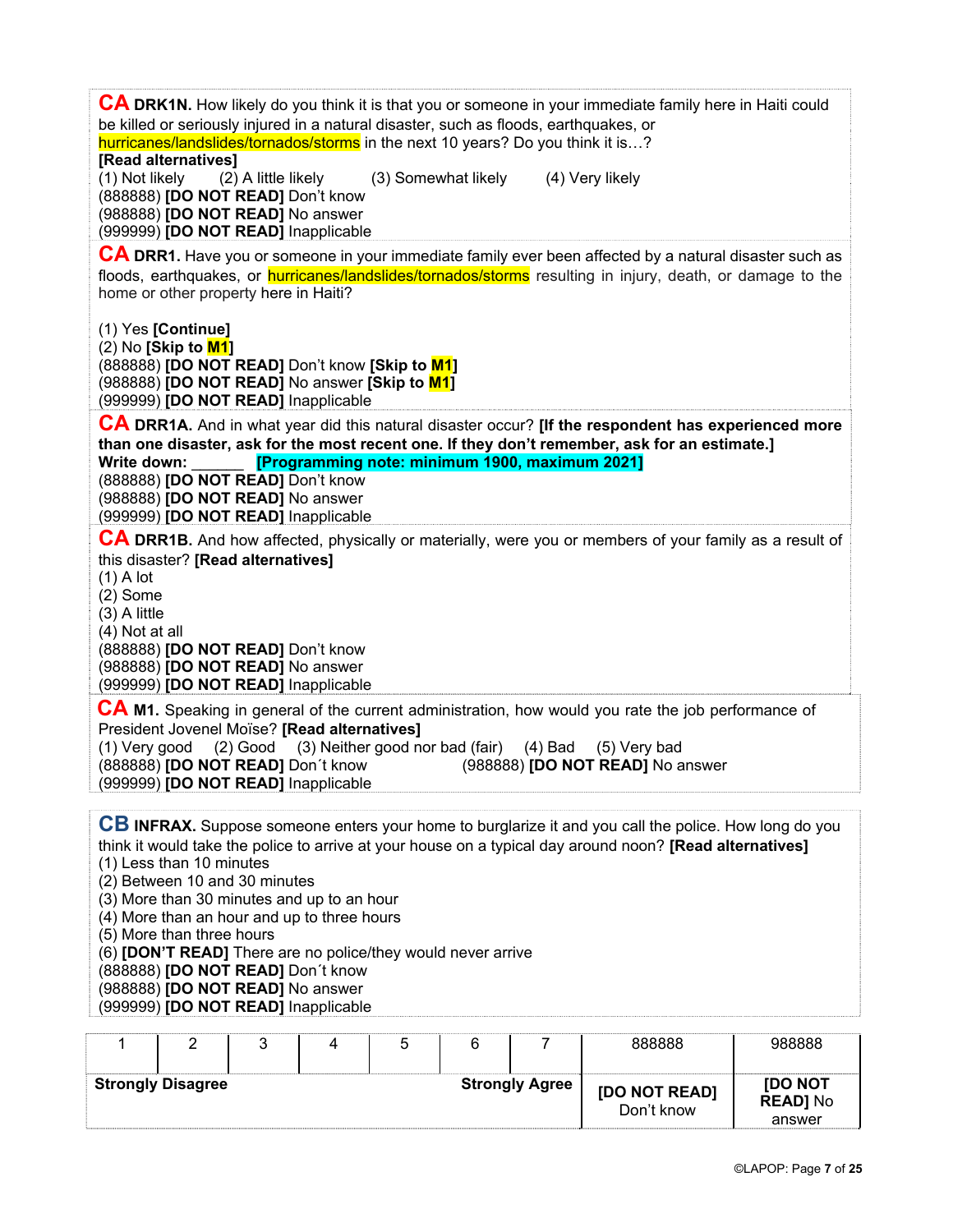I'm going to read a statement. Please tell me your opinion using a scale from 1, which means "strongly disagree" to 7, which means "strongly agree". You can use any number between 1 and 7.

**T ING4. D**emocracy may have problems, but it is better than any other form of government. To what extent do you agree or disagree with this statement? **[ONLY READ IF NECESSARY: Please give me a number between 1 and 7]** 

Now we will stop using this scale from 1 to 7 and will talk about other topics...

**T ANESTG.** How much do you trust the national government to do what is right? **[Read alternatives]**   $(2)$  Somewhat (888888) **[DO NOT READ]** Don't know (988888) **[DO NOT READ]** No answer

**CA PN4.** In general, would you say that you are very satisfied, satisfied, **dis**satisfied, or very **dis**satisfied with the way democracy works in Haiti? (1) Very satisfied (2) Satisfied (3) Dissatisfied (4) Very dissatisfied<br>(888888) **IDO NOT READI** Don't know (988888) **IDO NOT READI** No answe (988888) **[DO NOT READ]** No answer (999999) **[DO NOT READ]** Inapplicable **CA DEM30.** In your opinion, is Haiti a democracy? **[Read alternatives]** 

(1) Yes (2) No (888888) **[DO NOT READ]** Don´t know (988888) **[DO NOT READ]** No answer (999999) **[DO NOT READ]** Inapplicable

Talking about your personal experience with things that happen in everyday life ...

**CA EXC6.** In the last twelve months, did any government employee ask you for a bribe?  $(0)$  No  $(1)$  Yes (888888) **[DO NOT READ]** Don´t know (988888) **[DO NOT READ]** No answer

(999999) **[DO NOT READ]** Inapplicable

**CB EXC2.** Has a police officer asked you for a bribe in the last twelve months? (0) No (1) Yes (888888) **[DO NOT READ]** Don´t know (988888) **[DO NOT READ]** No answer (999999) **[DO NOT READ]** Inapplicable

**CB EXC7NEW**. Thinking of the politicians of Haiti… how many of them do you believe are involved in corruption? **[Read alternatives]**  (1) None (2) Less than half of them (3) Half of them (4) More than half of them (5) All (888888) **[DO NOT READ]** Don't know (988888) **[DO NOT READ]** No answer (999999) **[DO NOT READ]** Inapplicable

Given your experience or what you have heard, which of the following criminal acts have happened in the last 12 months in your neighborhood.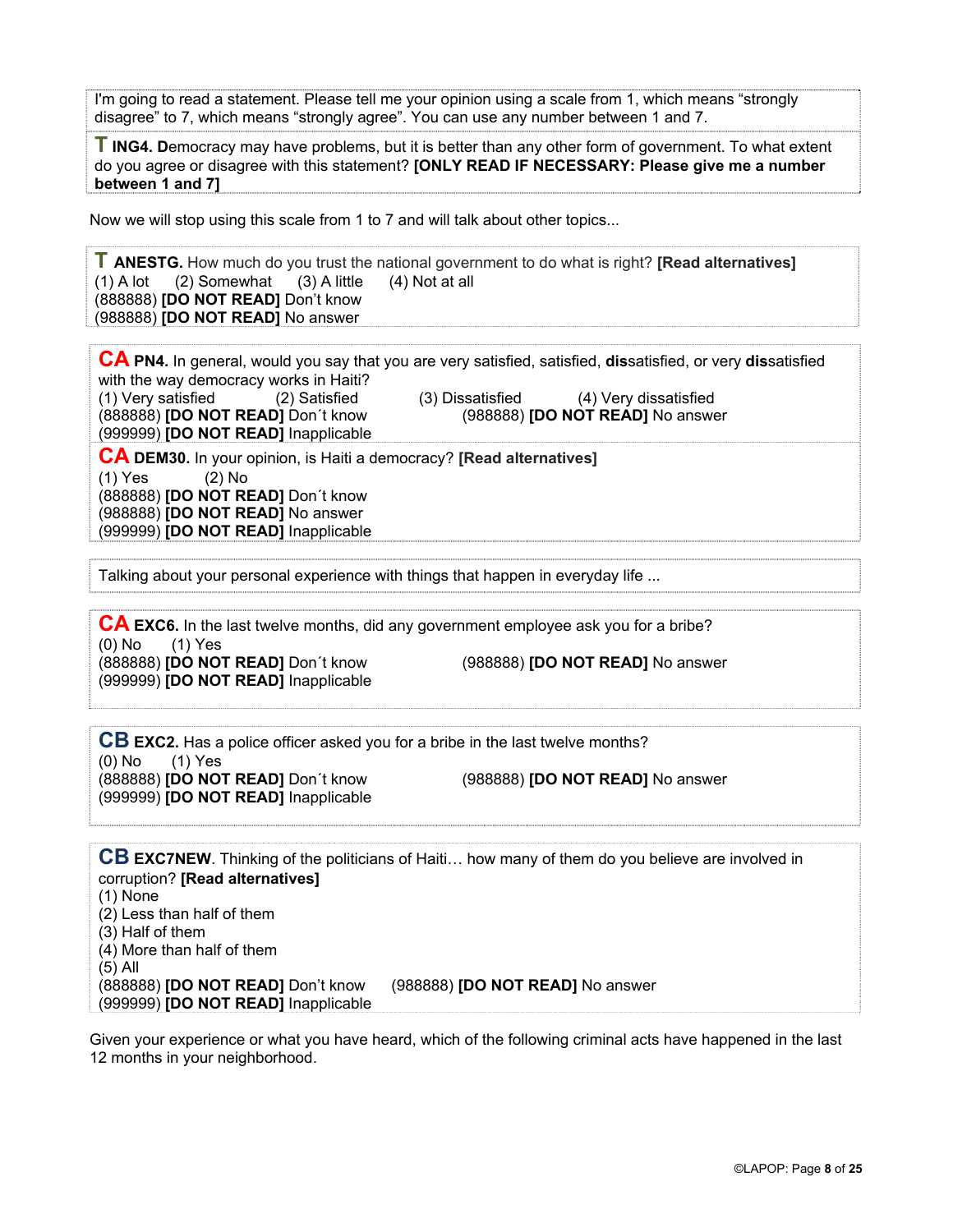|                                                                                                             | <b>Yes</b> | No            | Don't know<br><b>IDO NOT</b><br><b>READ1</b> | No answer<br><b>[DO NOT</b><br><b>READ]</b> | Inapplicabl<br>е<br><b>[DO NOT</b><br><b>READ1</b> |
|-------------------------------------------------------------------------------------------------------------|------------|---------------|----------------------------------------------|---------------------------------------------|----------------------------------------------------|
| <b>CB VICBAR1.</b> Were there burglaries<br>in the last 12 months in your<br>neighborhood?                  |            | 2             | 888888                                       | 988888                                      | 999999                                             |
| <b>CB VICBAR3.</b> Have there been sales<br>of illegal drugs in the past 12 months<br>in your neighborhood? |            | $\mathcal{P}$ | 888888                                       | 988888                                      | 999999                                             |
| <b>CB VICBAR7.</b> Have there been any<br>murders in the last 12 months in your<br>neighborhood?            |            | $\mathcal{P}$ | 888888                                       | 988888                                      | 999999                                             |
| <b>CB VICBAR18.</b> Have there been any<br>gang fights in the last 12 months in<br>your neighborhood?       |            | 2             | 888888                                       | 988888                                      | 999999                                             |

**CA** Now we are going to talk about your views on some countries. When we talk about "China" in this interview, we are talking about mainland China, the People's Republic of China, and not the island of Taiwan.

|                                                                                                                                                                                                                                     | <b>Very</b><br>trustwor<br>thy | <b>Somewh</b><br>at<br>trustwor<br>thy | Not very<br>trustwor<br>thy | Not at all<br>trustwor<br>thy | Don't<br>know/<br>No<br>opinion | [DON'T<br><b>READ]</b><br>No answer | [DON'T<br><b>READ]</b><br>Inapplica<br>ble |
|-------------------------------------------------------------------------------------------------------------------------------------------------------------------------------------------------------------------------------------|--------------------------------|----------------------------------------|-----------------------------|-------------------------------|---------------------------------|-------------------------------------|--------------------------------------------|
| <b>CA MIL10A.</b> The<br>government of<br>China. In your opinion,<br>is it very<br>trustworthy, somewhat<br>trustworthy, not very<br>trustworthy, or not at<br>all trustworthy, or do<br>you not have an<br>opinion?                | 1                              | $\overline{2}$                         | 3                           | 4                             | 888888                          | 988888                              | 999999                                     |
| <b>CA MIL10E.</b> The<br>government of the<br>United States. In your<br>opinion, is it very<br>trustworthy,<br>somewhat<br>trustworthy, not very<br>trustworthy, or not at<br>all trustworthy, or do<br>you not have an<br>opinion? | 1                              | $\mathfrak{p}$                         | 3                           | 4                             | 888888                          | 988888                              | 999999                                     |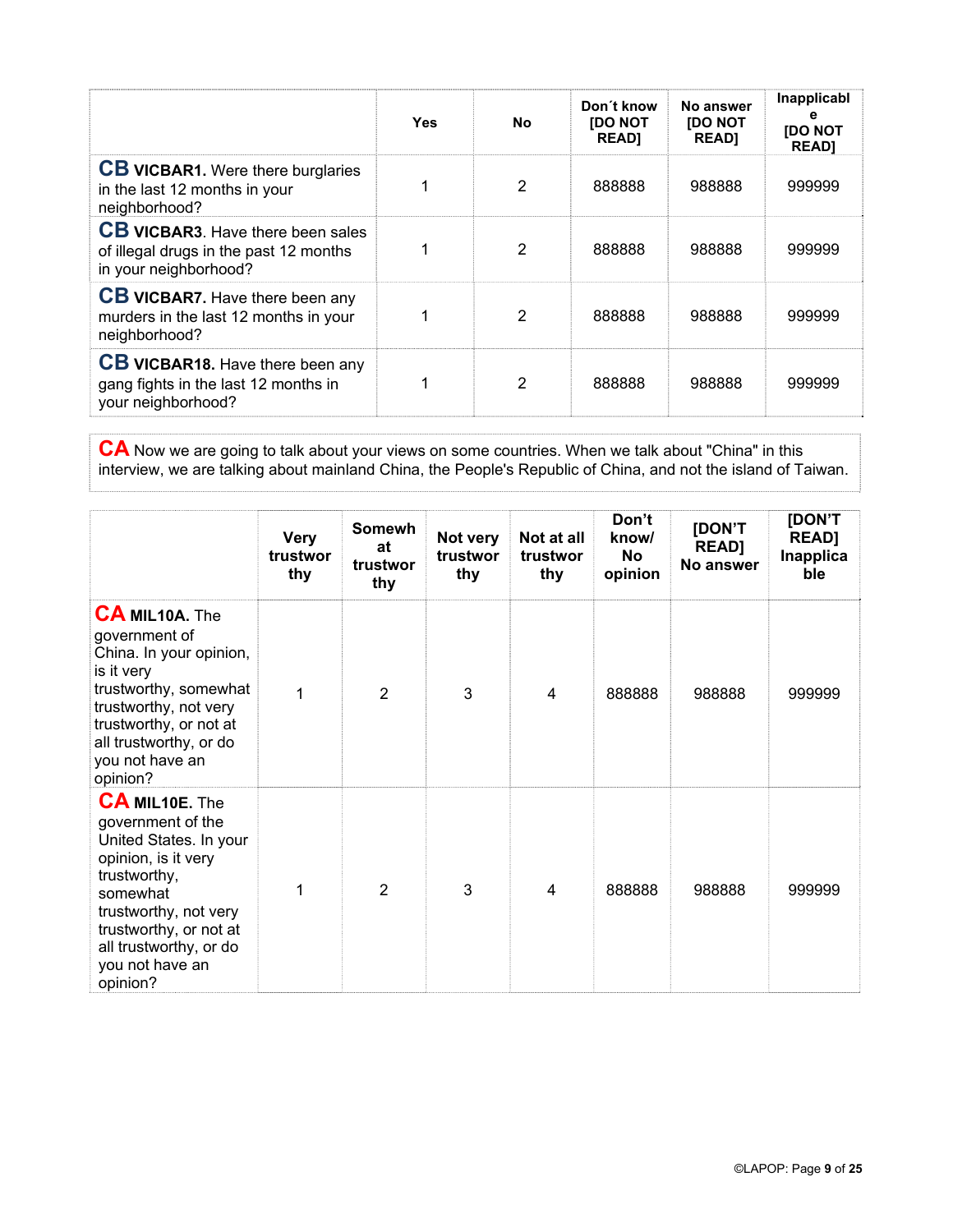| <b>QUESTIONNAIRE A</b>                                                                                                                                                                                                                                                                                                                                 |
|--------------------------------------------------------------------------------------------------------------------------------------------------------------------------------------------------------------------------------------------------------------------------------------------------------------------------------------------------------|
| CA CCCH1. How much influence would you say China has on the Haiti's economy? [Read alternatives]<br>(1) A lot [Continue]<br>(2) Some [Continue]<br>(3) Little [Continue]<br>(4) None [Skip to CCCH4]<br>(888888) [DO NOT READ] Don't know [Skip to CCCH4]<br>(988888) [DO NOT READ] No answer [Skip to CCCH4]<br>(999999) [DO NOT READ] Inapplicable   |
| CA CCCH2. Would you say that in the last twelve months that influence has increased, stayed the same, or<br>decreased?<br>(1) Has increased<br>(2) Has stayed the same<br>(3) Has decreased<br>(888888) [DO NOT READ] Don't know<br>(988888) [DO NOT READ] No answer<br>(999999) [DO NOT READ] Inapplicable                                            |
| CA CCCH3. And thinking about China and the influence it has on the economy of Haiti. Do you think that<br>influence is  [Read alternatives]<br>(1) Positive<br>(2) Neither positive nor negative<br>(3) Negative<br>(888888) [DO NOT READ] Don't know<br>(988888) [DO NOT READ] No answer<br>(999999) [DO NOT READ] Inapplicable                       |
| $CA$ CCCH4. $\lambda$ How much influence would you say China has on the politics of Haiti? [Read alternatives]<br>(1) A lot [Continue]<br>(2) Some [Continue]<br>(3) Little [Continue]<br>(4) None [Go to EDR]<br>(888888) [DO NOT READ] Don't know [Go to EDR]<br>(988888) [DO NOT READ] No answer [Go to EDR]<br>(999999) [DO NOT READ] Inapplicable |
| CA CCCH5. Would you say that in the last twelve months that influence has increased, stayed the same, or<br>decreased?<br>(1) Has increased<br>(2) Has stayed the same<br>(3) Has decreased<br>(888888) [DO NOT READ] Don't know<br>(988888) [DO NOT READ] No answer<br>(999999) [DO NOT READ] Inapplicable                                            |
| CA CCCH6. And thinking about China and the influence it has on the politics of Haiti. Do you think that<br>influence is  [Read alternatives]<br>(1) Positive<br>(2) Neither positive nor negative<br>(3) Negative<br>(888888) [DO NOT READ] Don't know<br>(988888) [DO NOT READ] No answer<br>(999999) [DO NOT READ] Inapplicable                      |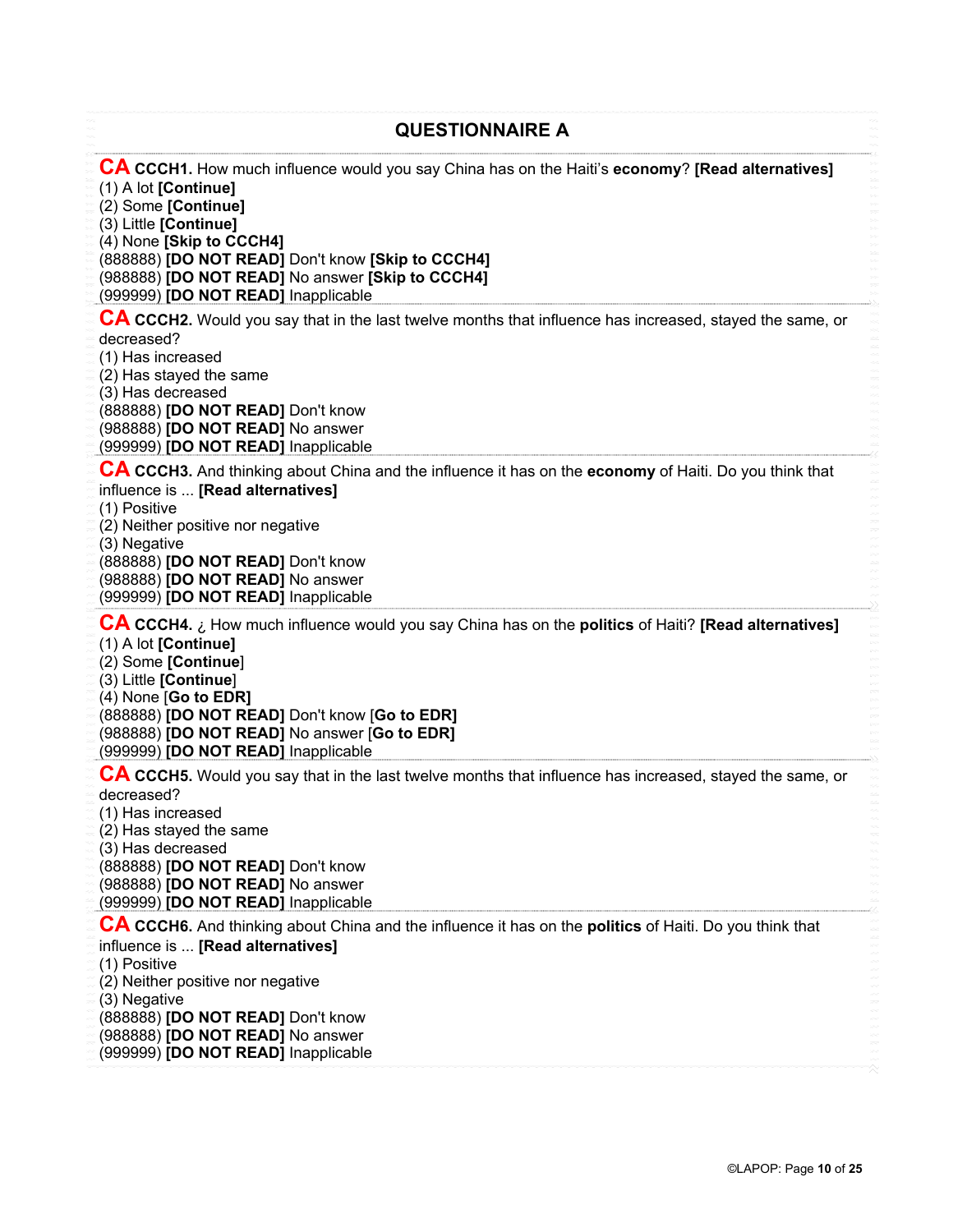| <b>QUESTIONNAIRE B</b>                                                                                                                                                                                                                                                                                                                                                     |
|----------------------------------------------------------------------------------------------------------------------------------------------------------------------------------------------------------------------------------------------------------------------------------------------------------------------------------------------------------------------------|
| <b>CA CCUS1.</b> How much influence would you say the United States has on the Haiti's economy? [Read<br>alternatives]<br>(1) A lot [Continue]<br>(2) Some [Continue]<br>(3) Little [Continue]<br>(4) None [Skip to CCUS4]<br>(888888) [DO NOT READ] Don't know [Skip to CCUS4]<br>(988888) [DO NOT READ] No answer [Skip to CCUS4]<br>(999999) [DO NOT READ] Inapplicable |
| <b>CA CCUS2.</b> Would you say that in the last twelve months that influence has increased, stayed the same, or<br>decreased?<br>(1) Has increased<br>(2) Has stayed the same<br>(3) Has decreased<br>(888888) [DO NOT READ] Don't know<br>(988888) [DO NOT READ] No answer<br>(999999) [DO NOT READ] Inapplicable                                                         |
| CA CCUS3. And thinking about the United States and the influence it has on the economy of Haiti. Do you<br>think that influence is [Read alternatives]<br>(1) Positive<br>(2) Neither positive nor negative<br>(3) Negative<br>(888888) [DO NOT READ] Don't know<br>(988888) [DO NOT READ] No answer<br>(999999) [DO NOT READ] Inapplicable                                |
| <b>CA CCUS4.</b> How much influence would you say the United States has on the <b>politics</b> of Haiti? [Read<br>alternatives]<br>(1) A lot [Continue]<br>(2) Some [Continue]<br>(3) Little [Continue]<br>(4) None [Go to EDR]<br>(888888) [DO NOT READ] Don't know [Go to EDR]<br>(988888) [DO NOT READ] No answer [Go to EDR]<br>(999999) [DO NOT READ] Inapplicable    |
| CA CCUS5. Would you say that in the last twelve months that influence has increased, stayed the same, or<br>decreased?<br>(1) Has increased<br>(2) Has stayed the same<br>(3) Has decreased<br>(888888) [DO NOT READ] Don't know<br>(988888) [DO NOT READ] No answer<br>(999999) [DO NOT READ] Inapplicable                                                                |
| CA CCUS6. And thinking about the United States and the influence it has on the politics of Haiti. Do you<br>think that influence is  [Read alternatives]<br>(1) Positive<br>(2) Neither positive nor negative<br>(3) Negative<br>(888888) [DO NOT READ] Don't know<br>(988888) [DO NOT READ] No answer<br>(999999) [DO NOT READ] Inapplicable                              |

Speaking now of other topics ...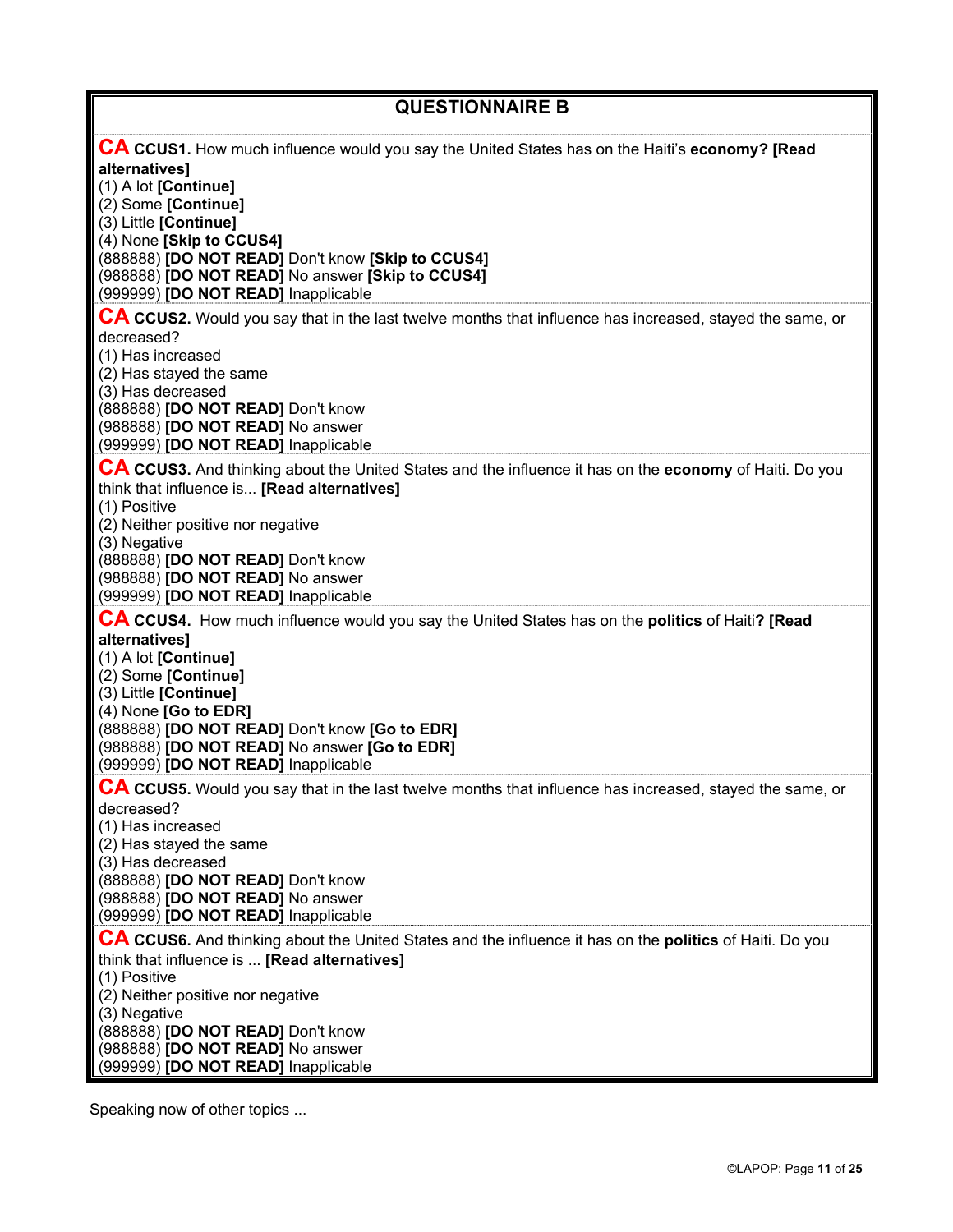| Governments have limited resources. |                                                                                                                                                                                                                                    |                                                                                                                                                                                                                                                             |  |
|-------------------------------------|------------------------------------------------------------------------------------------------------------------------------------------------------------------------------------------------------------------------------------|-------------------------------------------------------------------------------------------------------------------------------------------------------------------------------------------------------------------------------------------------------------|--|
|                                     | <b>CB SOC2AN1.</b> In your opinion, in<br>which of the following areas should<br>the Haiti's government invest more<br>money first?<br>[Read alternatives]<br><b>[PROGRAMMING NOTE:</b><br><b>Randomize order of alternatives]</b> | <b>CB SOC2AN2.</b> And in which area<br>should they invest more money in<br>second? [Read alternatives]<br><b>[PROGRAMMING NOTE: Repeat in</b><br>order generated for SOC2AN1]<br>[PROGRAMMING NOTE: Do not<br>show category selected in<br><b>SOC2AN11</b> |  |
| Education                           | 1                                                                                                                                                                                                                                  |                                                                                                                                                                                                                                                             |  |
| Health                              | $\overline{2}$                                                                                                                                                                                                                     | $\overline{2}$                                                                                                                                                                                                                                              |  |
| Water                               | 3                                                                                                                                                                                                                                  | 3                                                                                                                                                                                                                                                           |  |
| Electricity                         | 4                                                                                                                                                                                                                                  | 4                                                                                                                                                                                                                                                           |  |
| Transportation and roads            | 5                                                                                                                                                                                                                                  | 5                                                                                                                                                                                                                                                           |  |
| Social assistance/Welfare           | 6                                                                                                                                                                                                                                  | 6                                                                                                                                                                                                                                                           |  |
| The environment                     | 7                                                                                                                                                                                                                                  | 7                                                                                                                                                                                                                                                           |  |
| [DO NOT READ] Don't know            | 888888                                                                                                                                                                                                                             | 888888                                                                                                                                                                                                                                                      |  |
| [DO NOT READ] No answer             | 988888                                                                                                                                                                                                                             | 988888                                                                                                                                                                                                                                                      |  |
| [NO LEER] Inapplicable              | 999999                                                                                                                                                                                                                             | 999999                                                                                                                                                                                                                                                      |  |

**T EDR.** What is the highest level of education you have reached? **[Read alternatives]**

(0) None

(1) Primary (incomplete or complete)

(2) Secondary (incomplete or complete)

(3) Tertiary or university or higher (incomplete or complete)

(888888) **[DO NOT READ]** Don't know

(988888) **[DO NOT READ]** No answer

**CB OCUP4A.** How do you mainly spend your time? Are you currently **[Read alternatives]**

(1) Working?

(2) Not working, but have a job?

(3) Actively looking for a job?

(4) A student?

(5) Taking care of the home?

(6) Retired, a pensioner or permanently disabled to work?

(7) Not working and not looking for a job?

(888888) **[DO NOT READ]** Don't know

(988888) **[DO NOT READ]** No answer

(999999) **[DO NOT READ]** Inapplicable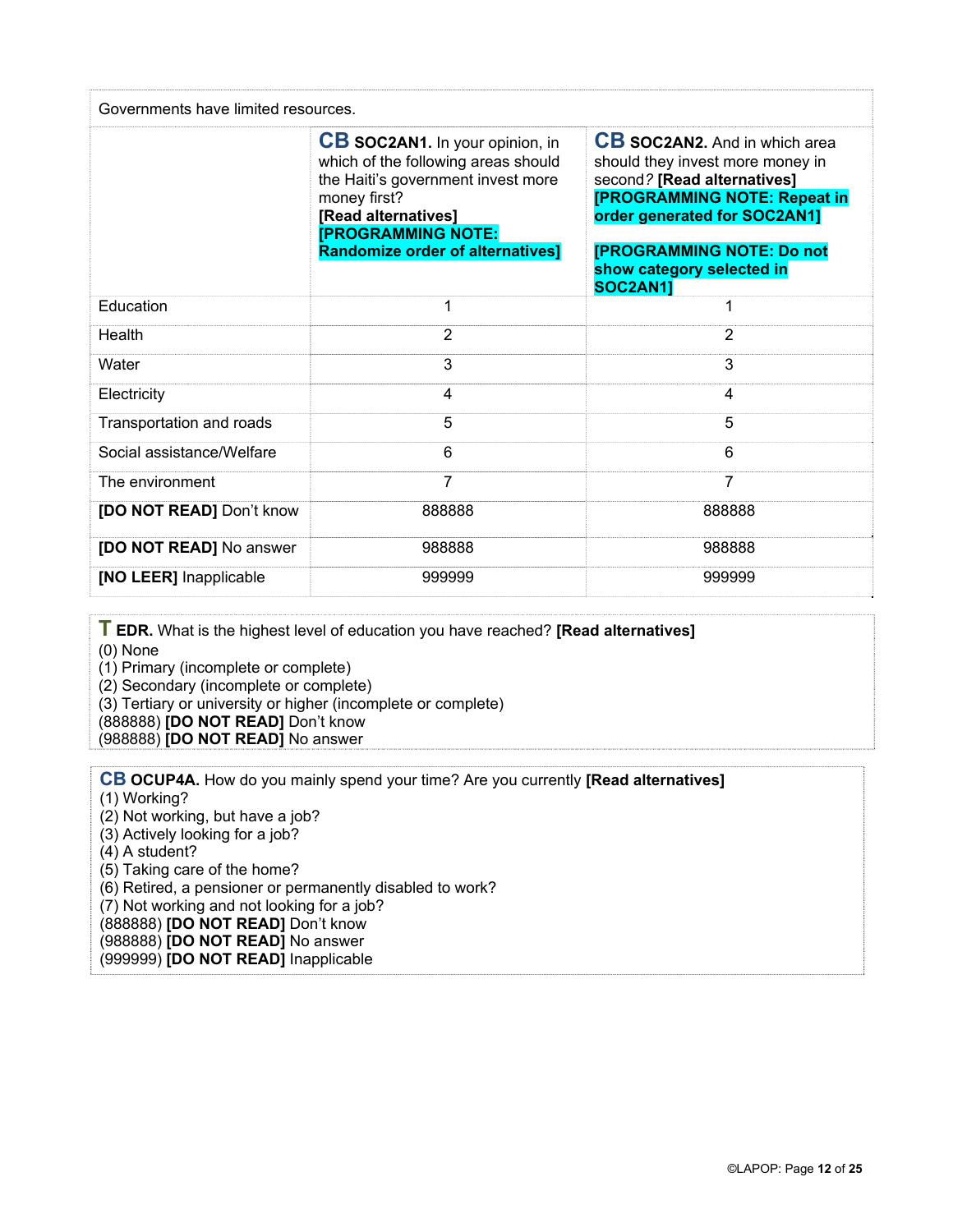**CB Q10NEWT**. What is the monthly family income of your household, including remittances from abroad and the income of all working adults and children?

**[If the interviewee doesn't understand, ask: "Which is the total monthly income in your household?] [Read alternatives]** 

(221) Between 0 and 2800 (222) Between 2801 and 5500 (223) Between 5501 and 9000 (224) Between 9001 and 18000 (225) More than 18000 (888888) **[DO NOT READ]** Don't know (988888) **[DO NOT READ]** No answer (999999) **[DO NOT READ]** Inapplicable

**CA Q14.** Do you have any intention of going to live or work in another country in the next three years? (1) Yes **[Continue]** (2) No **[Skip to Q14PA]** (888888) **[DO NOT READ]** Don't know **[Skip to Q14PA]** (988888) **[DO NOT READ]** No answer **[Skip to Q14PA]** (999999) **[DO NOT READ]** Inapplicable **[Skip to Q14PA]**

**CA HAIQ14D.** And to which country? **[Do NOT read alternatives]** (1) United States (2) Canada (3) France (4) Dominican Republic (5) Chile (6) Another country (888888) **[DO NOT READ]** Don't know (988888) **[DO NOT READ]** No answer (999999) **[DO NOT READ]** Inapplicable **CA Q14MOTA.** And, what is the **most important** reason that you have thought of migrating? **[Do NOT read alternatives. Mark only ONE answer]**  (1) Insecurity or violence, including due to gangs (2) Lack of economic opportunities (3) Look for better/Lack of educational opportunities, schooling problems (for respondent or family) (4) Family reunification (5) Hunger (6) Drought (7) Natural disaster (8) Corruption (9) Discrimination (10) Family or community pressures (11) Extortion (12) Pandemic / coronavirus (13) The political situation (77) Other response (888888) **[NO LEER]** Don't know (988888) **[NO LEER]** No answer (999999) **[NO LEER]** Inapplicable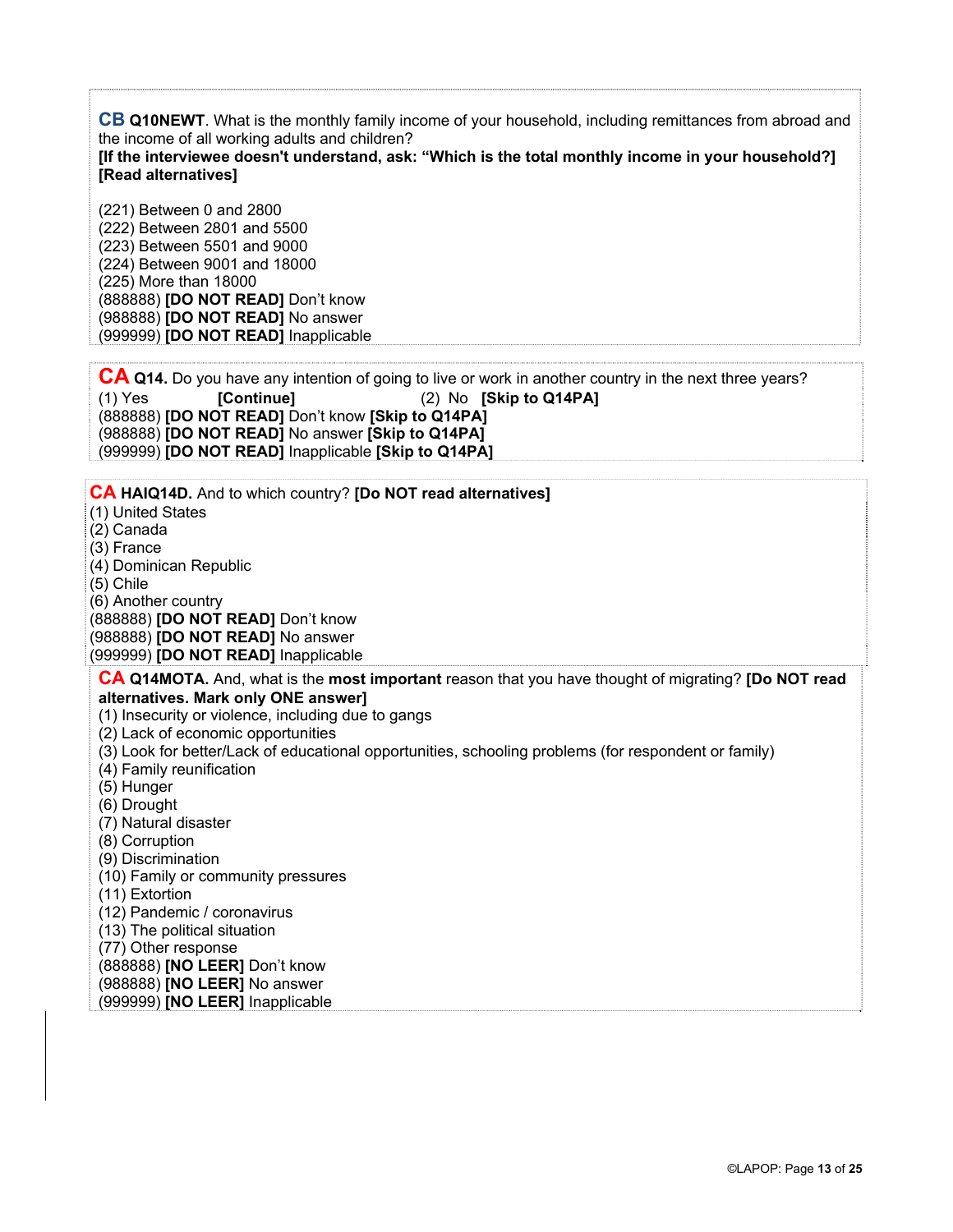**CA Q14PA**. In the past year, have you taken any of the following steps to plan to live or work abroad? **[Read alternatives. Mark all that apply]** (1) Saved money for the trip (2) Applied for a visa or documents (3) Made travel arrangements for a trip abroad (4) Decided on a date for the trip (5) Talked to friends, family, or neighbors about leaving (0) **[DO NOT READ]** None / None of the above (888888) **[DO NOT READ]** Don't know (988888) **[DO NOT READ]** No answer (999999) **[DO NOT READ]** Inapplicable

**CA Q10CUS.** Do you have close friends or family currently living in the United States? (1) Yes (2) No (888888) **[DO NOT READ]** Don't know (988888) **[DO NOT READ]** No answer (999999) **[DO NOT READ]** Inapplicable

| <b>CB Q11N.</b> What is your marital status? [Read alternatives]                                                                |
|---------------------------------------------------------------------------------------------------------------------------------|
| $(1)$ Single                                                                                                                    |
| (2) Married                                                                                                                     |
| (3) Common law marriage (Living together)                                                                                       |
| (4) Divorced                                                                                                                    |
| (5) Separated                                                                                                                   |
| (6) Widowed                                                                                                                     |
| (888888) <b>[DO NOT READ]</b> Don't know                                                                                        |
| (988888) <b>[DO NOT READ]</b> No answer                                                                                         |
| (999999) <b>[DO NOT READ]</b> Inapplicable                                                                                      |
| <b>CB Q12C.</b> How many people in total live in your household at this time?                                                   |
| (888888) [DO NOT READ] Don't know                                                                                               |
| (988888) <b>[DO NOT READ]</b> No answer                                                                                         |
| (999999) [DO NOT READ] Inapplicable                                                                                             |
| CB Q12BN. How many children under the age of 13 live in this household?<br>[Continue]                                           |
| $00 =$ None [Skip to ETID]                                                                                                      |
| (888888) <b>[DO NOT READ]</b> Don't know <b>[Skip to ETID]</b><br>(988888) <b>[DO NOT READ]</b> No answer <b>[Skip to ETID]</b> |
|                                                                                                                                 |
|                                                                                                                                 |
| <b>CB COVIDEDU1.</b> Did any of these children have their school education affected due to the pandemic?                        |

**[Read alternatives] [Check all that apply] [PROGRAMMING NOTE: It is multiple selection]** (1) No, because they are not yet school age or because they do not attend school for another reason **[Skip to ETID]** (2) No, their classes continued normally **[Skip to ETID]** (3) Yes, they went to virtual or remote classes **[Continue]** (4) Yes, they switched to a combination of virtual and in-person classes **[Continue]** (5) Yes, they cut all ties with the school **[Skip to ETID]** (888888) **[DO NOT READ]** Don't know **[Skip to ETID]** (988888) **[DO NOT READ]** No answer **[Skip to ETID]** (999999) **[DO NOT READ]** Inapplicable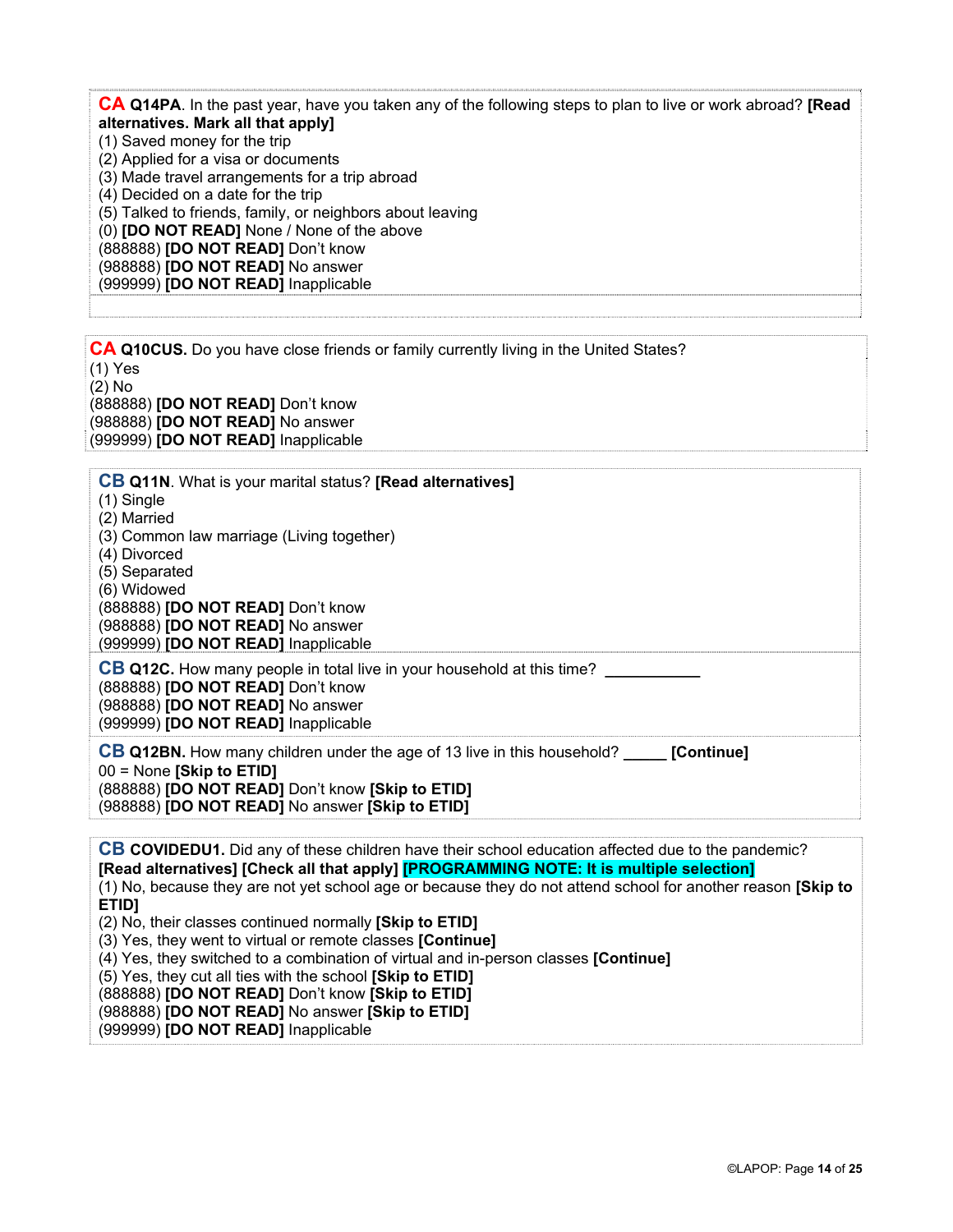**CB COVIDEDU2.** Do you think that the government has provided effective distance learning for the people during the school closings? **[Read alternatives]**  (1) Yes (2) No (888888) **[DO NOT READ]** Don't know (988888) **[DO NOT READ]** No answer (999999) **[DO NOT READ]** Inapplicable

**T ETID.** Do you consider yourself white, black, mulatto, or of another race? **[If respondent says Afro-Haitian, mark (4) Black]** 

(1) White (4) Black (5) Mulatto (7) Other (888888) **[DO NOT READ]** Don't know (988888) **[DO NOT READ]** No answer

**T GI0N.** About how often do you pay attention to the news, whether on TV, the radio, newspapers, or the internet? **[Read alternatives]:**  (1) Daily (2) A few times a week (3) A few times a month  $(4)$  A few times a year  $(5)$  Never (888888) **[DO NOT READ]** Don't know (988888) **[DO NOT READ]** No answer

For statistical purposes, could you tell me if you have the following in your house: **[Read all items]**

| T R16. Flat panel TV                                                    | $(0)$ No               | $(1)$ Yes                                                                                               | <b>IDO NOT</b>                                           | <b>IDO NOT</b>                                          |
|-------------------------------------------------------------------------|------------------------|---------------------------------------------------------------------------------------------------------|----------------------------------------------------------|---------------------------------------------------------|
| <b>T R18.</b> Internet from your home<br>including from phone or tablet | $(0)$ No               | $(1)$ Yes                                                                                               | [DO NOT<br><b>READ]</b><br>(888888)<br>Don't know        | [DO NOT<br><b>READ1</b><br>(988888)<br>No answer        |
| <b>T R18N.</b> Broadband internet<br>service in your home               | $(0)$ No<br>[Continue] | $(1)$ Yes<br>[Skip to<br>R <sub>16</sub> ]<br><b>Mark 1</b><br>on R <sub>18</sub><br>automati<br>cally] | <b>JDO NOT</b><br><b>READ]</b><br>(888888)<br>Don't know | <b>IDO NOT</b><br><b>READ]</b><br>(988888)<br>No answer |
| T R15. Computer, laptop, tablet,<br>or iPad                             | $(0)$ No               | $(1)$ Yes                                                                                               | <b>IDO NOT</b><br><b>READ]</b><br>(888888)<br>Don't know | <b>IDO NOT</b><br><b>READ]</b><br>(988888)<br>No answer |
| <b>T</b> R7. Microwave oven                                             | $(0)$ No               | $(1)$ Yes                                                                                               | [DO NOT<br><b>READ]</b><br>(888888)<br>Don't know        | <b>IDO NOT</b><br><b>READ]</b><br>(988888)<br>No answer |
| <b>T</b> R6. Washing machine                                            | $(0)$ No               | $(1)$ Yes                                                                                               | <b>IDO NOT</b><br><b>READ]</b><br>(888888)<br>Don't know | [DO NOT<br><b>READ]</b><br>(988888)<br>No answer        |
| <b>T</b> R4. Landline/residential<br>telephone (not cellular)           | $(0)$ No               | $(1)$ Yes                                                                                               | <b>IDO NOT</b><br><b>READ1</b><br>(888888)<br>Don't know | <b>IDO NOT</b><br><b>READ]</b><br>(988888)<br>No answer |
| T R3. Refrigerator                                                      | $(0)$ No               | $(1)$ Yes                                                                                               | <b>JDO NOT</b><br><b>READ]</b><br>(888888)<br>Don't know | <b>IDO NOT</b><br><b>READ]</b><br>(988888)<br>No answer |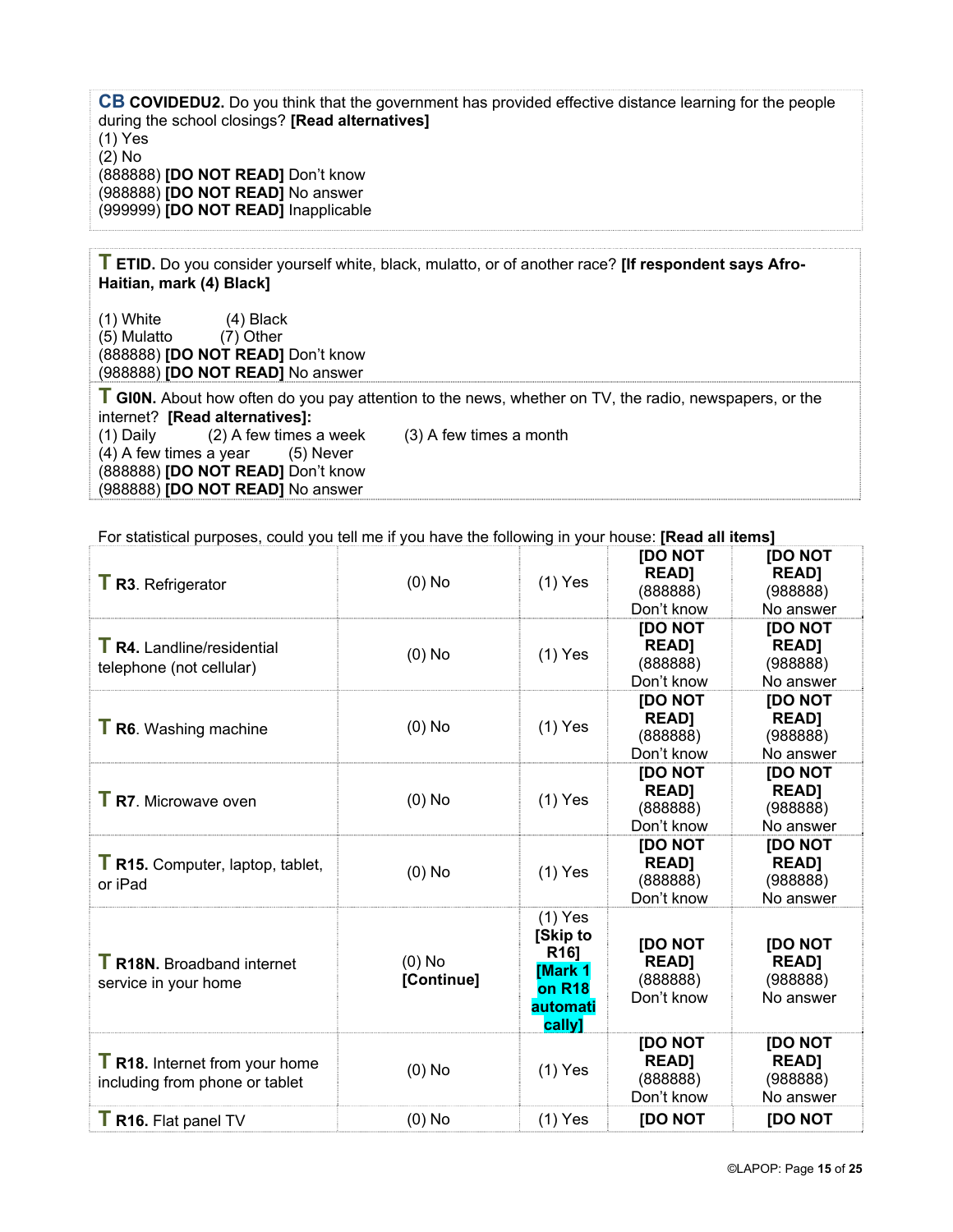|                                                        |          |         | <b>READI</b><br>(888888) Don't<br>know                   | <b>READI</b><br>(988888)<br>No answer                   |
|--------------------------------------------------------|----------|---------|----------------------------------------------------------|---------------------------------------------------------|
| <b>T</b> R27. Cable or satellite<br>television service | $(0)$ No | (1) Yes | <b>JOO NOT</b><br><b>READ1</b><br>(888888)<br>Don't know | <b>IDO NOT</b><br><b>READ1</b><br>(988888)<br>No answer |

| <b>CA MIG2.</b> Where were you living 5 years ago? <b>[Read alternatives]</b><br>(1) In the same municipality where you currently live [Skip to R4O]<br>(2) In another municipality in the country [Continue]<br>(3) In another country [Skip to R4O]<br>(888888) [DO NOT READ] Don't know [Skip to R4O]<br>(988888) [DO NOT READ] No answer [Skip to R4O]<br>(999999) [DO NOT READ] Inapplicable [Skip to R4O] |
|-----------------------------------------------------------------------------------------------------------------------------------------------------------------------------------------------------------------------------------------------------------------------------------------------------------------------------------------------------------------------------------------------------------------|
| <b>CA MIG3.</b> The place where you lived 5 years ago was: [Read alternatives]<br>(1) A town or city smaller than where you currently live<br>(2) A town or city larger than where you currently live<br>(3) A town or city like the one you currently live in<br>(888888) [DO NOT READ] Don't know<br>(988888) [DO NOT READ] No answer<br>(999999) [DO NOT READ] Inapplicable                                  |

**CB PSC1N.** What is the **main** source of **drinking-water** for members of your household? **[DO NOT read alternatives.] [Mark only one answer] [If respondent mentions more than one source, ask for the one most used] [If respondent only says piped/tap water or public water PROBE if the connection goes (1) inside the household or (2) outside the household]** 

(01) Piped/tap water or public water/ from the network/tap/sink inside of the house **[Skip to PSC1C4]**

(02) Piped/tap water or public water into the yard/plot outside of the house **[Skip to PSC1C4]** 

(04) Community tank/tap for public use **[Skip to PSC1C4]**

(05) Tubed well/borehole (with pump) **[Skip to PSC1C4]**

(06) Covered dug well (without pump) **[Skip to PSC1C4]**

(07) Uncovered dug well (without pump) **[Skip to PSC1C4]**

(08) Covered spring **[Skip to PSC1C4]**

(10) Rainwater collection **[Skip to PSC1C4]**

(11) Bottled water (water bottle/ bagged water) **[Skip to PSC1C1]**

(13) Truck/water pipe/water tank/water carrier **[Skip to PSC1C4]**

(14) River, stream, canals, irrigation channels **[Skip to PSC1C4]**

(77) Other **[Skip to PSC1C4]**

(888888) **[DO NOT READ]** Don't know **[Skip to PSC1C4]**

(988888) **[DO NOT READ]** No answer **[Skip to PSC1C4]** 

(999999) **[DO NOT READ]** Inapplicable

**CB PSC1C1.** From whom do you buy the bottled water that is consumed in your household? **[DO NOT read alternatives] [Mark only one answer. If the respondent mentions more than one, ask from where they buy most frequently]**

(01) From a warehouse (02) From a delivery truck (03) At the **supermarket** (04) In a kiosk or shop (77) Other response (888888) **[DO NOT READ]** Don't know (988888) **[DO NOT READ]** No answer (999999) **[DO NOT READ]** Inapplicable **CB PSC1C2.** Who is the person who usually buys the water for your household? **[DO NOT read** 

**alternatives. Mark all that apply]**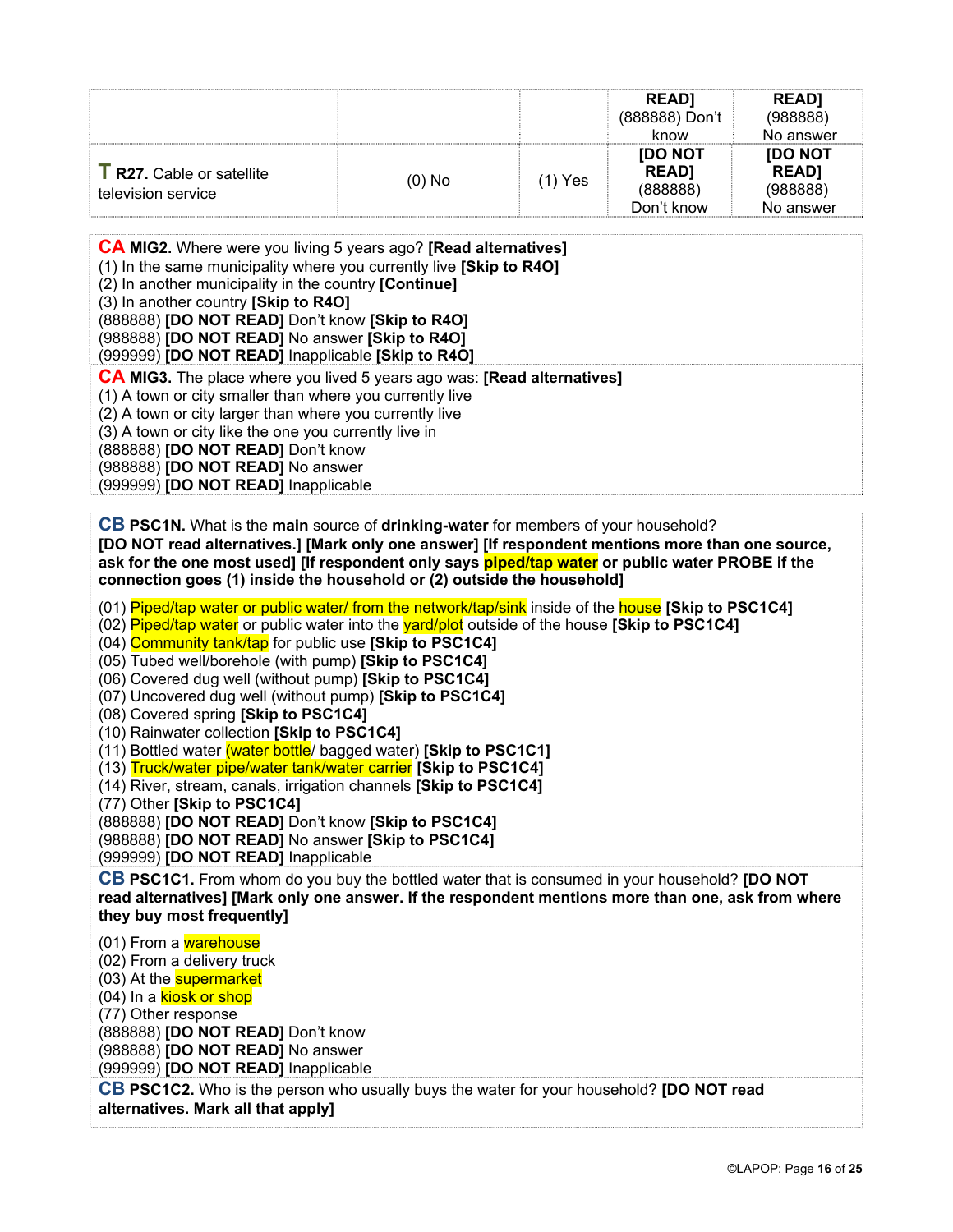- (01) Respondent
- (02) Husband/male partner
- (03) Wife/female partner
- (04) Father/father-in-law
- (05) Mother/mother-in-law
- (06) Son
- (07) Daughter
- (08) Brother/brother-in-law
- (09) Sister/sister-in-law
- (10) Grandfather
- (11) Grandmother
- (12) Another relative (man)
- (13) Another relative (woman)
- (14) Domestic worker/employee (man)
- (15) Domestic worker/employee (woman)
- (16) Another person (man)
- (17) Another person (woman)
- (18) Anyone who is there
- (19) Nobody, the delivery driver leaves it

(77) Other

(888888) **[DO NOT READ]** Don't know (988888) **[DO NOT READ]** No answer

(999999) **[DO NOT READ]** Inapplicable

**CB PSC1C3** Why do you consume bottled water in your home? **[DO NOT read alternatives. Mark only one answer]**

(01) For better taste

- (02) For better color
- (03) For better quality

(04) To avoid contamination

- (05) To avoid chemical contamination (arsenic, lead, pesticides, rust, minerals, etc. **[adapt for country**])
- (06) To avoid biological contamination (cyanobacteria, coliforms, etc. **[adapt for country**])
- (07) To always have water available to drink
- (08) Out of habit, we always have

(77) Other

(888888) **[DO NOT READ]** Don't know

(988888) **[DO NOT READ]** No answer

(999999) **[DO NOT READ]** Inapplicable

#### **[PROGRAMMING NOTE: Ask to all]**

**CB PSC1C4.** Approximately, how much did your household spend on bottled water in the last month, if any bottled water was consumed, even if it is not what is usually drank?

**[**Write down **Gourdes]**\_\_\_\_\_\_\_\_\_\_\_\_\_\_

(977777) Nothing was spent because no bottled water was consumed

(888888) **[DO NOT READ]** Don't know

(988888) **[DO NOT READ]** No answer

(999999) **[DO NOT READ]** Inapplicable

**[PROGRAMMING NOTE: Ask to those who do NOT consume bottled water (answers 01, 02, 04, 05, 06, 07, 08, 10, 13, 14 and 77 in PSC1N). Attention, answer 01 is an EXCLUSIVE ANSWER]** 

#### **CB PSC1T1.** In your household, is any treatment done to the water in order to drink it? **[Read alternatives.**

#### **Mark all that apply]**

(01) Nothing is done/It is drunk as is from the spout/tap **[Skip to PSC1T4]**

(02) A water filter or purifier is used **[Skip to PSC1T2]**

(03) The water is boiled **[Skip to PSC1T2]**

(04) Chlorine/hypochlorite/bleach is added **[Skip to PSC1T2]**

- (05) Iodine is added **[Skip to PSC1T2]**
- (06) Lemon, herbs, or flavors are added **[Skip to PSC1T2]**

(77) Other treatment **[Skip to PSC1T2]**

(888888) **[DO NOT READ]** Don't know **[Skip to PSC2N]**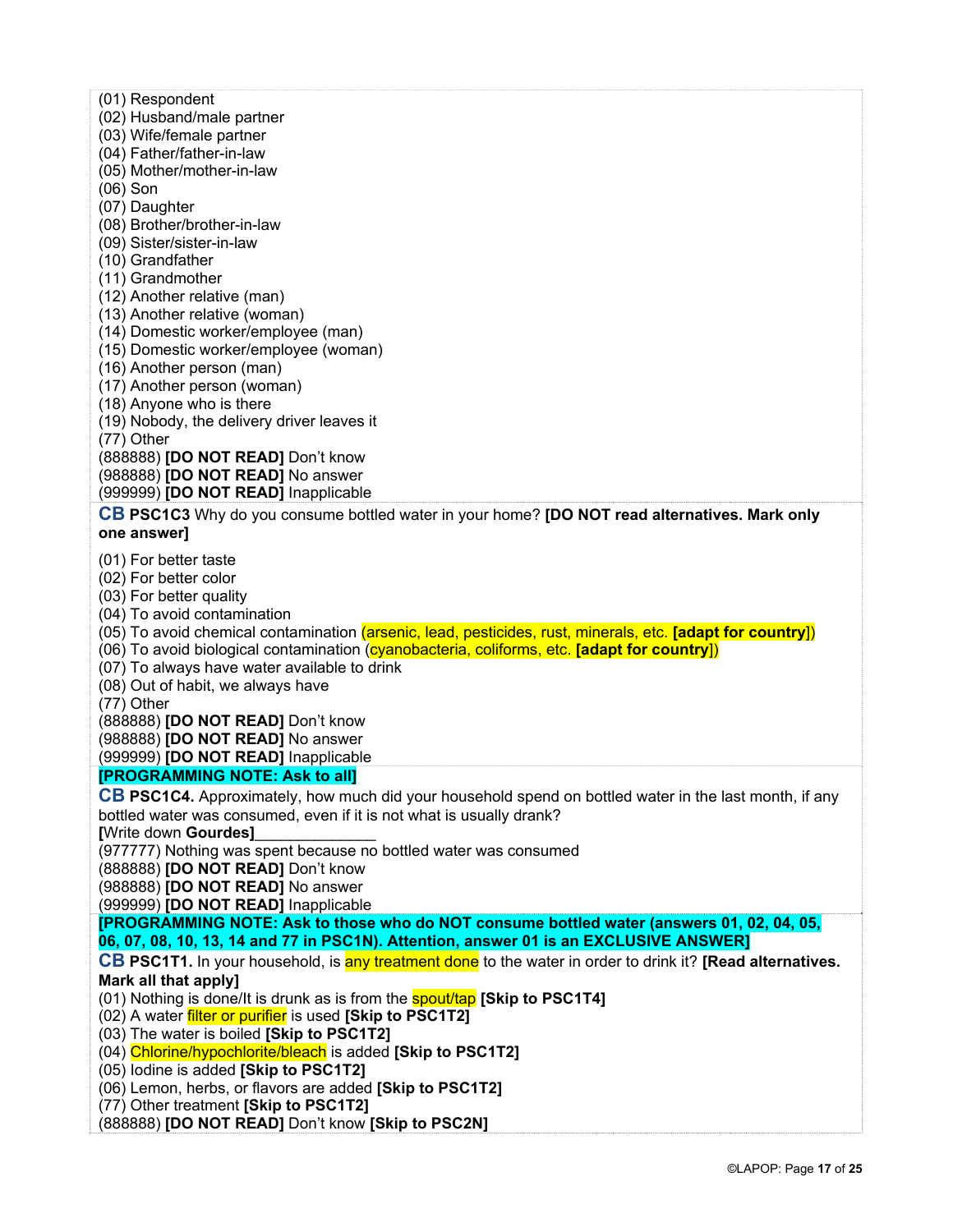(988888) **[DO NOT READ]** No answer **[Skip to PSC2N]**  (999999) **[DO NOT READ]** Inapplicable **CB PSC1T2.** Who is the person who usually treats the water in your household? **[DO NOT read alternatives. Mark all that apply]** (01) Respondent (02) Husband/male partner (03) Wife/female partner (04) Father/father-in-law (05) Mother/mother-in-law (06) Son (07) Daughter (08) Brother/brother-in-law (09) Sister/sister-in-law (10) Grandfather (11) Grandmother (12) Another relative (man) (13) Another relative (woman) (14) Domestic worker/employee (man) (15) Domestic worker/employee (woman) (16) Another person (man) (17) Another person (woman) (18) Anyone/the person who will drink it (19) Nobody / It is done by itself/ An automatic system (filter) (77) Other (888888) **[DO NOT READ]** Don't know (988888) **[DO NOT READ]** No answer (999999) **[DO NOT READ]** Inapplicable **CB PSC1T3** In your household, why do you treat the water used for drinking? **[DO NOT read alternatives. Mark only one answer]** (01) For better taste (02) For better color (03) For better quality (04) To avoid contamination (05) To avoid chemical contamination (arsenic, lead, pesticides, rust, minerals, etc. **[adapt for country**]) (06) To avoid biological contamination (cyanobacteria, coliforms, etc. **[adapt for country**]) (07) To always have water available to drink (77) Other (888888) **[DO NOT READ]** Don't know (988888) **[DO NOT READ]** No answer (999999) **[DO NOT READ]** Inapplicable **CB [PROGRAMMING NOTE: Ask only to those who do not treat the water: answer 01 on PSC1T1 and who do not buy bottled water (an answer other than (11) on PSC1N)] PSC1T4** Why do you not treat your drinking water? **[DO NOT read alternatives. Mark only one answer]** (01) It is not necessary/It is okay as it is (02) It tastes good as it is (03) The water from the tap has more minerals-nutrients (04) Lack of time (05) Due to lack of resources (chlorine, iodine, etc.) (77) Other (888888) **[DO NOT READ]** Don't know (988888) **[DO NOT READ]** No answer (999999) **[DO NOT READ]** Inapplicable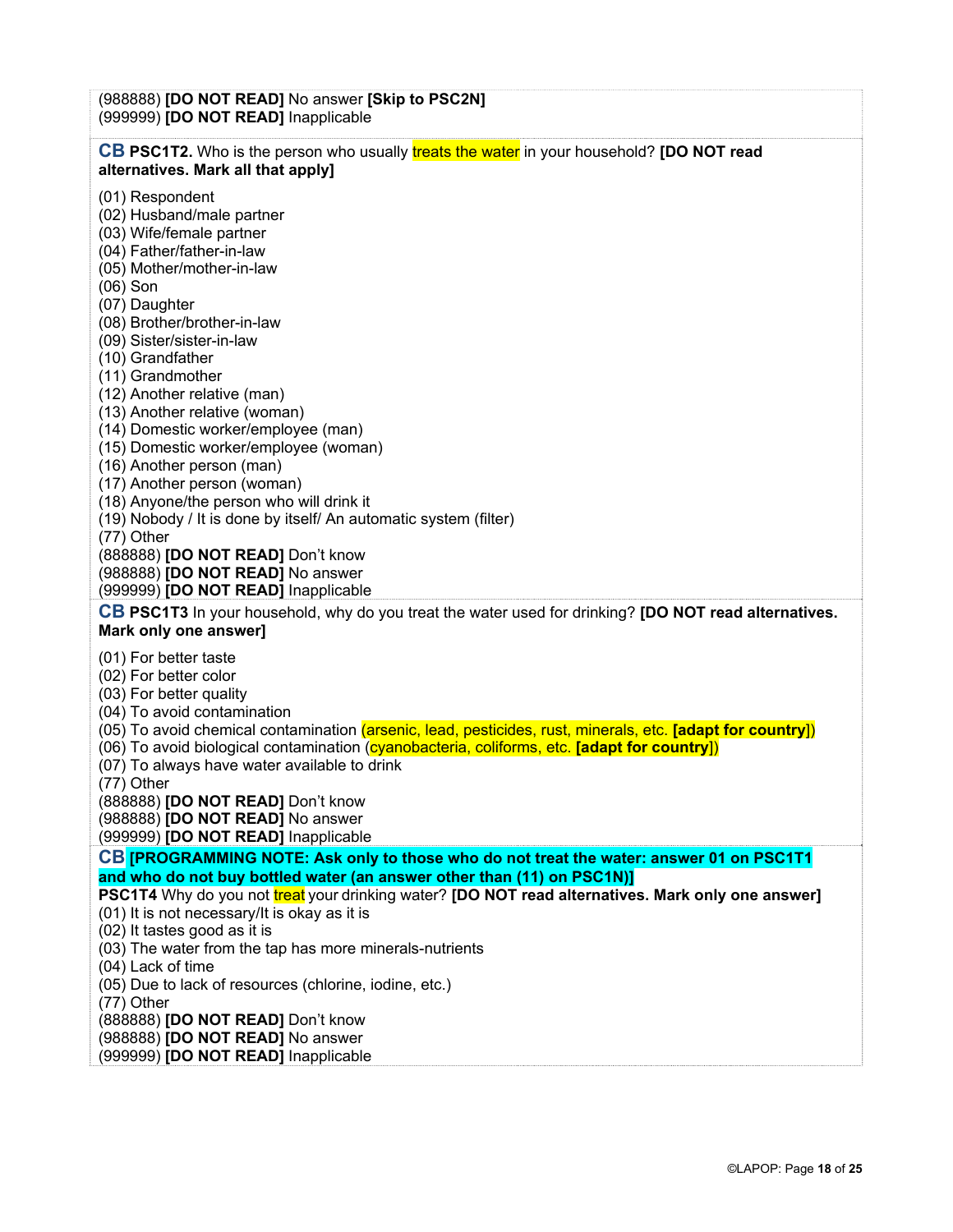**[PROGRAMMING NOTE: Ask to all] [PROGRAMMING NOTE: Do not add the response categories codes in order to simplify the reading process in the questions capturing data from this one.] CB PSC2N.** What is the **main** source of water used in your household for other purposes, such as **bathing and handwashing**? **[DO NOT read alternatives. Mark only one answer] [If respondent mentions different sources, ask for the one most used] [If respondent only says piped/tap water or public water PROBE if the connection goes (1) inside the household or (2) outside the household]**  (01) Piped/tap water or public water/ from the network/tap/sink inside of the house **[Skip to PSC2R1]** (02) Piped/tap water or public water into the yard/plot outside of the house **[Skip to PSC2R1]**  (04) Community tank/tap for public use **[Skip to PSC2F1]** (05) Tubed well/borehole (with pump) **[Skip to PSC2F1]** (06) Covered dug well (without pump) **[Skip to PSC2F1]** (07) Uncovered dug well (without pump) **[Skip to PSC2F1]** (08) Covered spring **[Skip to PSC2F1]** (10) Rainwater collection **[Skip to PSC12N]** (11) Bottled water (water bottle/ bagged water) **[Skip to PSC12N]** (13) Truck/water pipe/water tank/water carrier **[Skip to PSC2C1]** (14) River, stream, canals, irrigation channels **[Skip to PSC2F1]** (77) Other **[Skip to PSC12N]** (888888) **[DO NOT READ]** Don't know **[Skip to PSC12N]** (988888) **[DO NOT READ]** No answer **[Skip to PSC12N]**  (999999) **[DO NOT READ]** Inapplicable **CB PSC2R1.** Approximately, how much did you pay in the last month for your water bill? **[Attention: if necessary, help the respondent to calculate monthly amount, in case the payment is weekly, bi-monthly or otherwise] [Write down Gourdes]\_\_\_\_\_\_\_\_\_\_\_\_ [Continue]**  (977777) Cannot be established because it is paid along with other common expenses **[Continue]** (999888) Cannot be established because somebody else pays it for the respondent **[Continue]** (999555) Respondent does not pay for water services as it is informally hooked **[Skip to PSC7N]** (999666) Other response **[Continue]** (888888) **[DO NOT READ]** Don't know **[Skip to PSC7N]** (988888) **[DO NOT READ]** No answer **[Skip to PSC7N]** (999999) **[DO NOT READ]** Inapplicable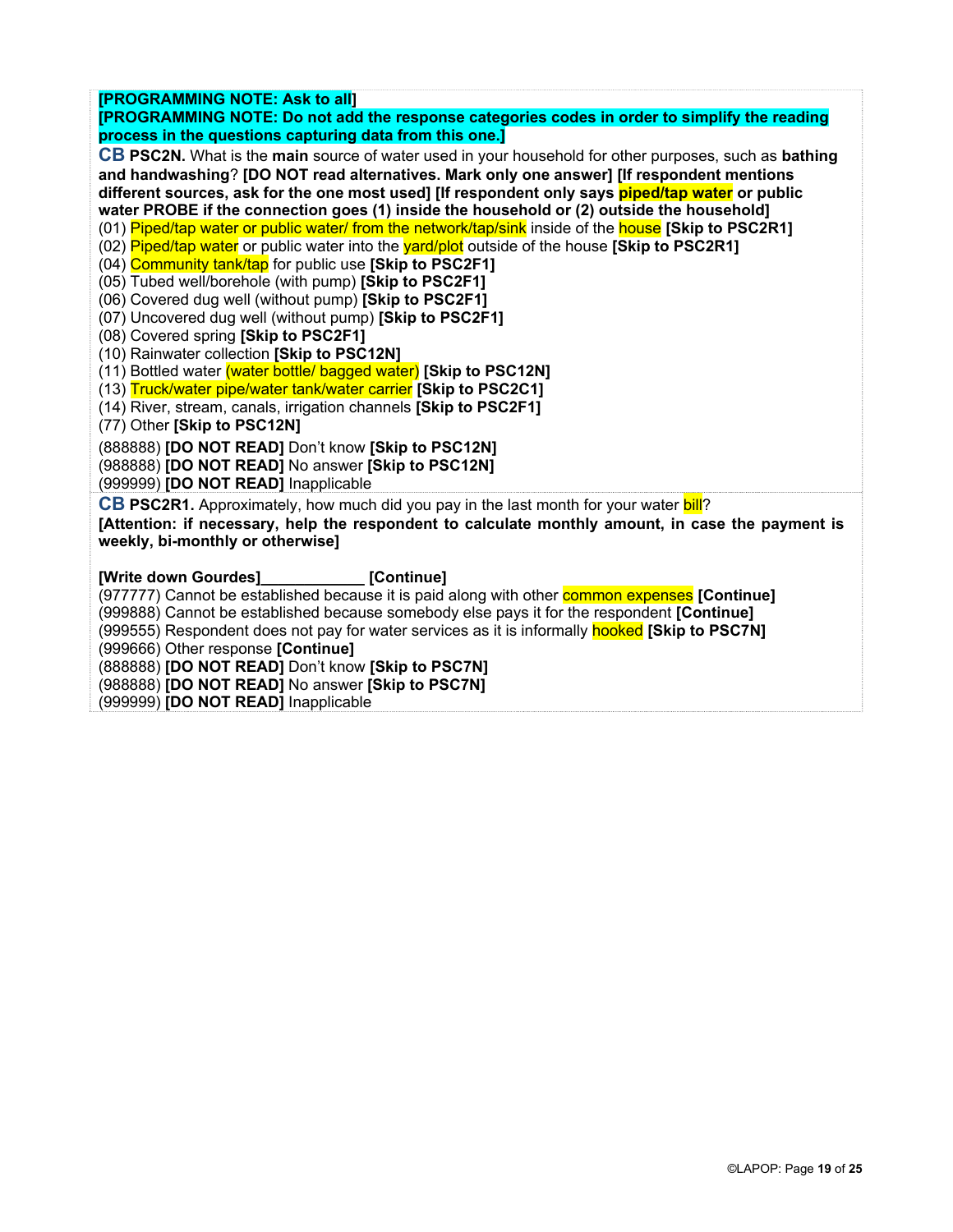**CB PSC2R2.** Who is the person who usually pays for the water services in your household? **[DO NOT read alternatives. Mark all that apply]** (01) Respondent (02) Husband/male partner (03) Wife/female partner (04) Father/father-in-law (05) Mother/mother-in-law (06) Son (07) Daughter (08) Brother/brother-in-law (09) Sister/sister-in-law (10) Grandfather (11) Grandmother (12) Another relative (man) (13) Another relative (woman) (14) Domestic worker/employee (man) (15) Domestic worker/employee (woman) (16) Another person (man) (17) Another person (woman) (18) Anyone (19) Nobody (debit system/comes with **common expenses**) (99) Does not pay for water consumed (77) Other (888888) **[DO NOT READ]** Don't know (988888) **[DO NOT READ]** No answer (999999) **[DO NOT READ]** Inapplicable **[PROGRAMMING NOTE: Ask only to those who responded truck/ tank (answer 13 on PSC2N] CB PSC2C1.** How much did your household spend in the last month buying water from a *truck/tank/water* pipe/water tank? **[Write down Gourdes]\_\_\_\_\_\_\_\_\_\_\_\_**  (888888) **[DO NOT READ]** Don't know (988888) **[DO NOT READ]** No answer (999999) **[DO NOT READ]** Inapplicable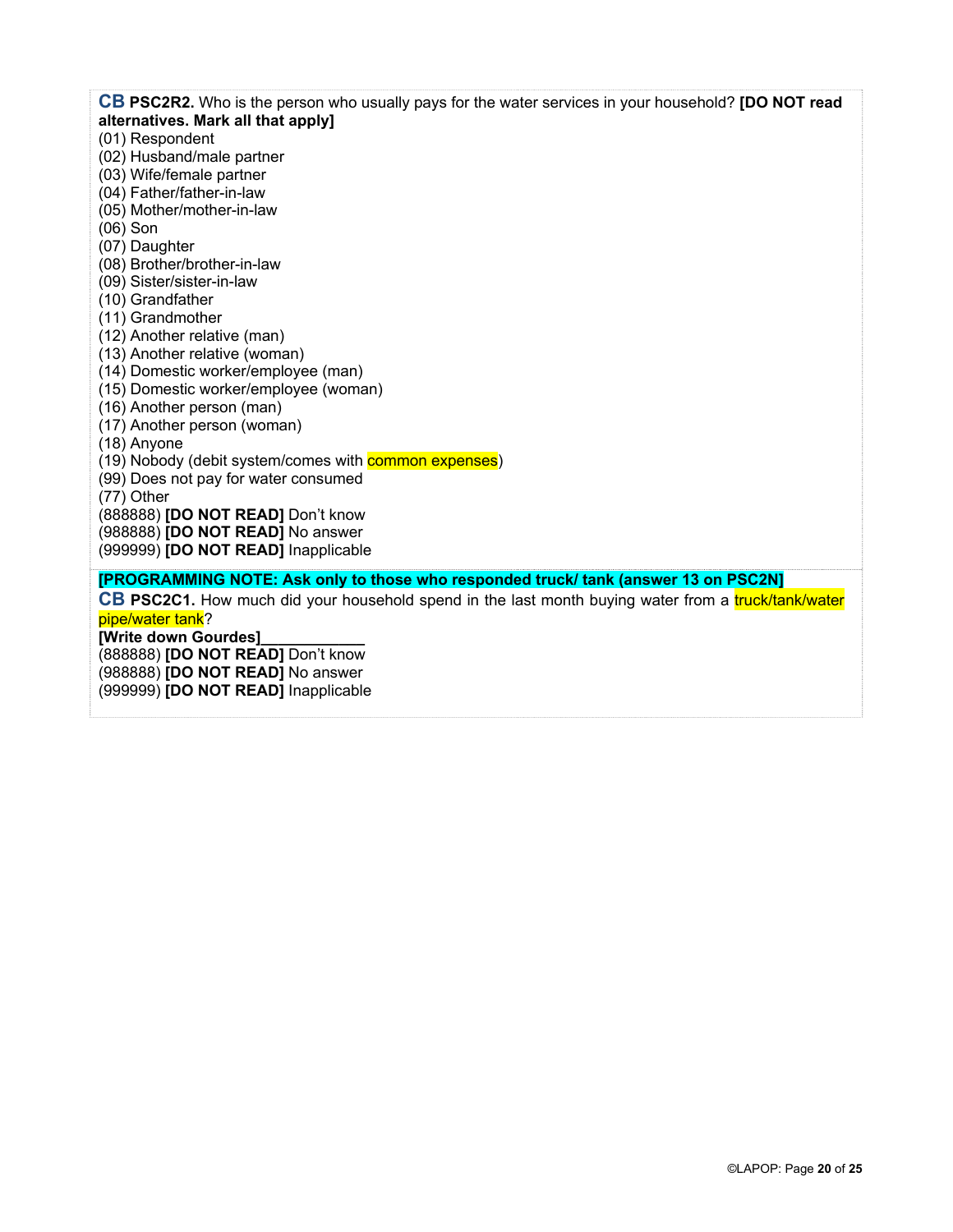| [PROGRAMMING NOTE: Ask only to those who responded truck/ tank (answer 13 on PSC2N]                    |  |  |  |  |
|--------------------------------------------------------------------------------------------------------|--|--|--|--|
| CB PSC2C2. Who is the person who usually waits for and/or receives the water from the truck/tank/water |  |  |  |  |
| pipe/water tank in your household? [DO NOT read alternatives. Mark all that apply]                     |  |  |  |  |
|                                                                                                        |  |  |  |  |
| (01) Respondent                                                                                        |  |  |  |  |
| (02) Husband/male partner<br>(03) Wife/female partner                                                  |  |  |  |  |
| (04) Father/father-in-law                                                                              |  |  |  |  |
| (05) Mother/mother-in-law                                                                              |  |  |  |  |
| $(06)$ Son                                                                                             |  |  |  |  |
| (07) Daughter                                                                                          |  |  |  |  |
| (08) Brother/brother-in-law                                                                            |  |  |  |  |
| (09) Sister/sister-in-law                                                                              |  |  |  |  |
| (10) Grandfather                                                                                       |  |  |  |  |
| (11) Grandmother                                                                                       |  |  |  |  |
| (12) Another relative (man)                                                                            |  |  |  |  |
| (13) Another relative (woman)                                                                          |  |  |  |  |
| (14) Domestic worker/employee (man)                                                                    |  |  |  |  |
| (15) Domestic worker/employee (woman)                                                                  |  |  |  |  |
| (16) Another person (man)                                                                              |  |  |  |  |
| (17) Another person (woman)                                                                            |  |  |  |  |
| (18) Anyone / Whoever is in the house<br>(19) Nobody / Those from the truck/tank bring it down         |  |  |  |  |
| (77) Other                                                                                             |  |  |  |  |
| (888888) <b>[DO NOT READ]</b> Don't know                                                               |  |  |  |  |
| (988888) <b>[DO NOT READ]</b> No answer                                                                |  |  |  |  |
| (999999) [DO NOT READ] Inapplicable                                                                    |  |  |  |  |
| [PROGRAMMING NOTE: Ask only to those who responded 04, 05, 06, 07, 08 or 14 in PSC2N]                  |  |  |  |  |
| CB PSC2F1. Does the water that you receive this way have a direct pipe/connection to your house or     |  |  |  |  |
| yard/plot? [Read alternatives]                                                                         |  |  |  |  |
| (01) No [Skip to PSC2F2]                                                                               |  |  |  |  |
| (02) Yes, it comes only to the yard/plot [Skip to PSC9N]                                               |  |  |  |  |
| (03) Yes, it comes into the house [Skip to PSC9N]                                                      |  |  |  |  |
| (888888) [DO NOT READ] Don't know [Skip to PSC9N]                                                      |  |  |  |  |
| (988888) [DO NOT READ] No answer [Skip to PSC9N]                                                       |  |  |  |  |
| (999999) [DO NOT READ] Inapplicable                                                                    |  |  |  |  |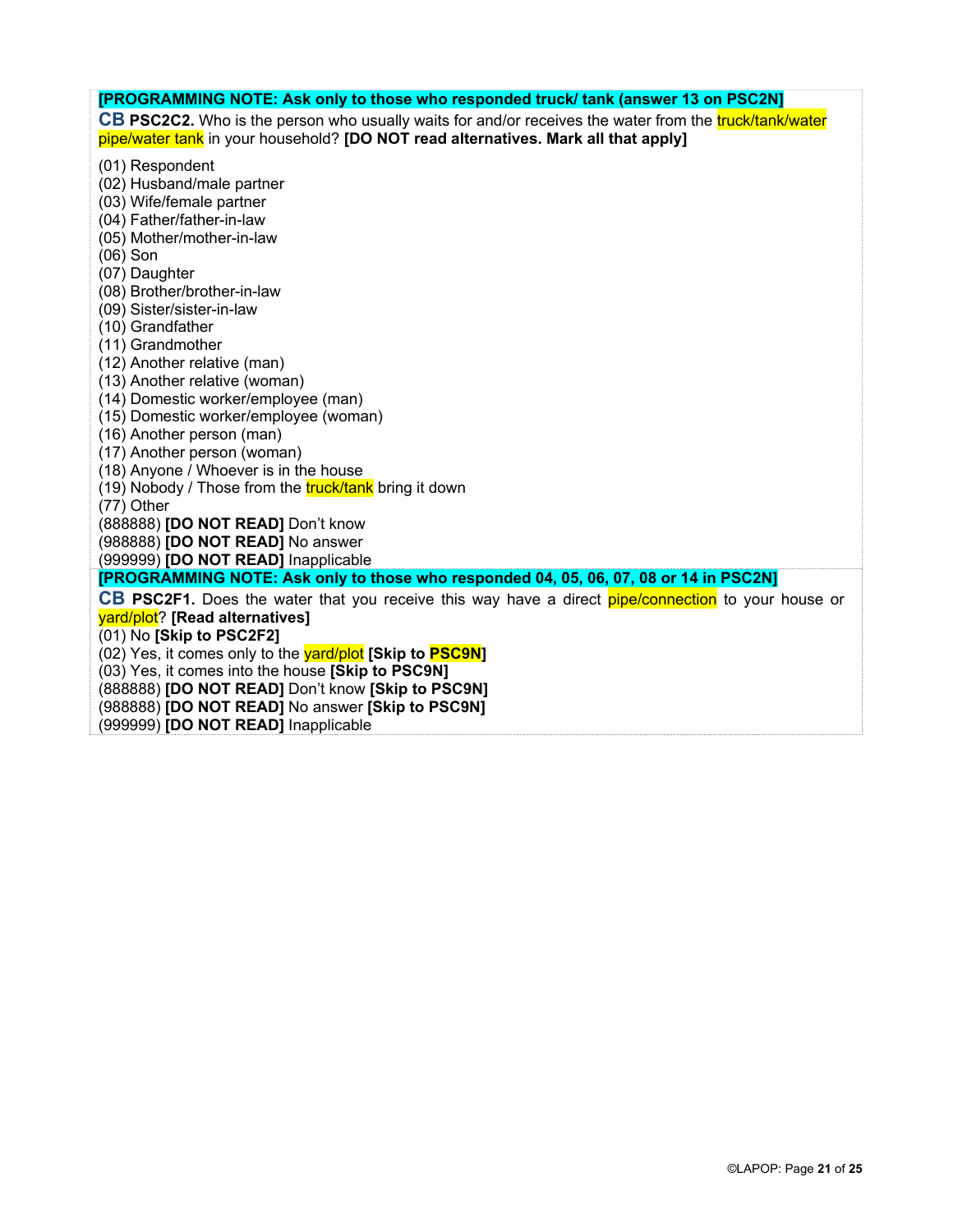| [PROGRAMMING NOTE: Ask only to those who responded 04, 05, 06, 07, 08 or 14 on PSC2N]                                                       |
|---------------------------------------------------------------------------------------------------------------------------------------------|
| CB PSC2F2. Who is the person who usually goes to pick up the water that is used in your household? [DO                                      |
| NOT read alternatives. Mark all that apply]                                                                                                 |
| (01) Respondent                                                                                                                             |
| (02) Husband/male partner                                                                                                                   |
| (03) Wife/female partner                                                                                                                    |
| (04) Father/father-in-law                                                                                                                   |
| (05) Mother/mother-in-law                                                                                                                   |
| $(06)$ Son                                                                                                                                  |
| (07) Daughter                                                                                                                               |
| (08) Brother/brother-in-law                                                                                                                 |
| (09) Sister/sister-in-law                                                                                                                   |
| (10) Grandfather                                                                                                                            |
| (11) Grandmother                                                                                                                            |
| (12) Another relative (man)                                                                                                                 |
| (13) Another relative (woman)                                                                                                               |
| (14) Domestic worker/employee (man)                                                                                                         |
| (15) Domestic worker/employee (woman)                                                                                                       |
| (16) Another person (man)                                                                                                                   |
| (17) Another person (woman)                                                                                                                 |
| (18) Anyone / Whoever is in the house                                                                                                       |
| (19) Nobody                                                                                                                                 |
| (77) Other                                                                                                                                  |
| (888888) [DO NOT READ] Don't know                                                                                                           |
| (988888) [DO NOT READ] No answer                                                                                                            |
| (999999) [DO NOT READ] Inapplicable                                                                                                         |
| [PROGRAMMING NOTE: Ask only to those who responded 04, 05, 06, 07, 08 or 14 on PSC2N]                                                       |
| [PROGRAMMING NOTE: The text of the question is provided by the answer to PSC2N between these                                                |
| options: 04, 05, 06, 07, 08 or 14 on PSC2N]                                                                                                 |
| CB PSC2F3. How do you extract the water from [Insert response indicated in PSC2N]? [DO NOT read                                             |
| alternatives. Mark only one answer]                                                                                                         |
| (1) With a bucket                                                                                                                           |
| (2) A hand pump                                                                                                                             |
| (3) An electric pump                                                                                                                        |
| (77) Other                                                                                                                                  |
| (888888) [DO NOT READ] Don't know                                                                                                           |
| (988888) [DO NOT READ] No answer                                                                                                            |
| (999999) [DO NOT READ] Inapplicable                                                                                                         |
| [PROGRAMMING NOTE: Ask only to those who responded 04, 05, 06, 07, 08 or 14 on PSC2N]                                                       |
| [PROGRAMMING NOTE: The text of the question is provided by the answer to PSC2N between these<br>options: 04, 05, 06, 07, 08 or 14 on PSC2N] |
|                                                                                                                                             |
| CB PSC2F4. What other expenses do you have to do to extract/remove/take water from [Insert response]                                        |
| indicated in PSC2N]? [DO NOT read alternatives. Mark all that apply]                                                                        |
| (01) Power/electricity for drilling                                                                                                         |
| (02) Paying the public tap                                                                                                                  |
| (03) Paying the owner of the lot where the well/spring is located                                                                           |
|                                                                                                                                             |
| $(77)$ Other                                                                                                                                |
| (888888) [DO NOT READ] Don't know                                                                                                           |
| (988888) [DO NOT READ] No answer<br>(999999) [DO NOT READ] Inapplicable                                                                     |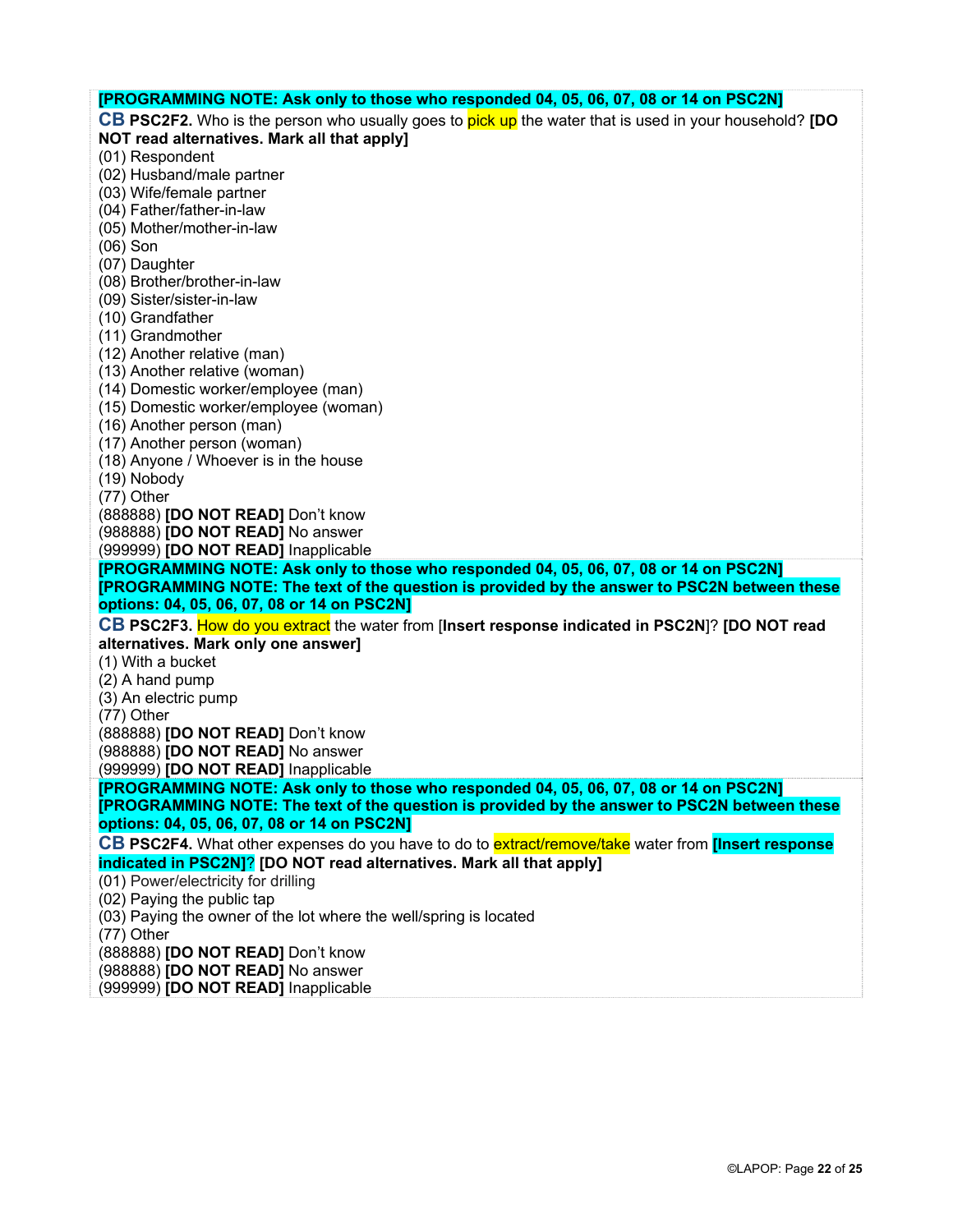| [PROGRAMMING NOTE: Ask only if there is an aqueduct / pipe / pipe - If the answer to question<br><b>PSC2N was (01) or (02)]</b>                                          |
|--------------------------------------------------------------------------------------------------------------------------------------------------------------------------|
| CB PSC7N. ¿In the last month, how many days per week did you receive / have / get water from / by<br>aqueduct / pipe / pipe / public network? [DO NOT read alternatives] |
| (0) Less than once a week<br>(1) One day a week                                                                                                                          |
| (2) Two days a week                                                                                                                                                      |
| (3) Three days a week<br>(4) Four days a week                                                                                                                            |
| (5) Five days a week                                                                                                                                                     |
| (6) Six days a week<br>(7) Seven days a week                                                                                                                             |
| (888888) [DO NOT READ] Don't know                                                                                                                                        |
| (988888) [DO NOT READ] No answer<br>(999999) [DO NOT READ] Inapplicable                                                                                                  |
| [PROGRAMMING NOTE: Ask only if there is an aqueduct / pipeline - If the answer to question PSC2N                                                                         |
| was (01) or (02)]<br>CB PSC8N. In the last month, on the days you had water service, how many hours per day did you have                                                 |
| the service?                                                                                                                                                             |
| [Attention, if respondent says in minutes or<br>Enter number of hours<br>fraction, round to hours] [Maximum accepted value: 24]                                          |
| [Refers to the supply through the aqueduct / pipe, regardless of the home storage system                                                                                 |
| you may have]                                                                                                                                                            |
| (888888) [DO NOT READ] Don't know<br>(988888) [DO NOT READ] No answer                                                                                                    |
| (999999) [DO NOT READ] Inapplicable                                                                                                                                      |
| [PROGRAMMING NOTE: The question text is fed by the PSC2N answer among all the valid answers]                                                                             |
| [PROGRAMMING NOTE: Ask to all]                                                                                                                                           |
| CB PSC9N. In the last month, has there been a time when your home didn't have enough water from <i>[insert</i> ]<br><b>PSC2N answer]</b> when you needed it?             |
| $(1)$ Yes                                                                                                                                                                |
| $(2)$ No<br>(888888) [DO NOT READ] Don't know                                                                                                                            |
| (988888) <b>[DO NOT READ]</b> No answer                                                                                                                                  |
| (999999) [DO NOT READ] Inapplicable<br>[PROGRAMMING NOTE: Ask to all]                                                                                                    |
| CB PSC14. If there is no water or you know it will be cut off/shut off, what do you do to get water? [DO NOT                                                             |
| read alternatives. Mark only one answer]<br>(01) Nothing - Always have water                                                                                             |
| (02) Try to use as little as possible                                                                                                                                    |
| (03) Collects water in drums / tanks / buckets store in advance<br>(04) Buy bottled water                                                                                |
| (05) Pay truck / tanker / water pipe / water tank                                                                                                                        |
| (06) Go to a neighbor / relative's house                                                                                                                                 |
| (08) Make a complaint to the supplier company<br>(77) Other                                                                                                              |
| (888888) [DO NOT READ] Don't know                                                                                                                                        |
| (988888) [DO NOT READ] No answer<br>(999999) [DO NOT READ] Inapplicable                                                                                                  |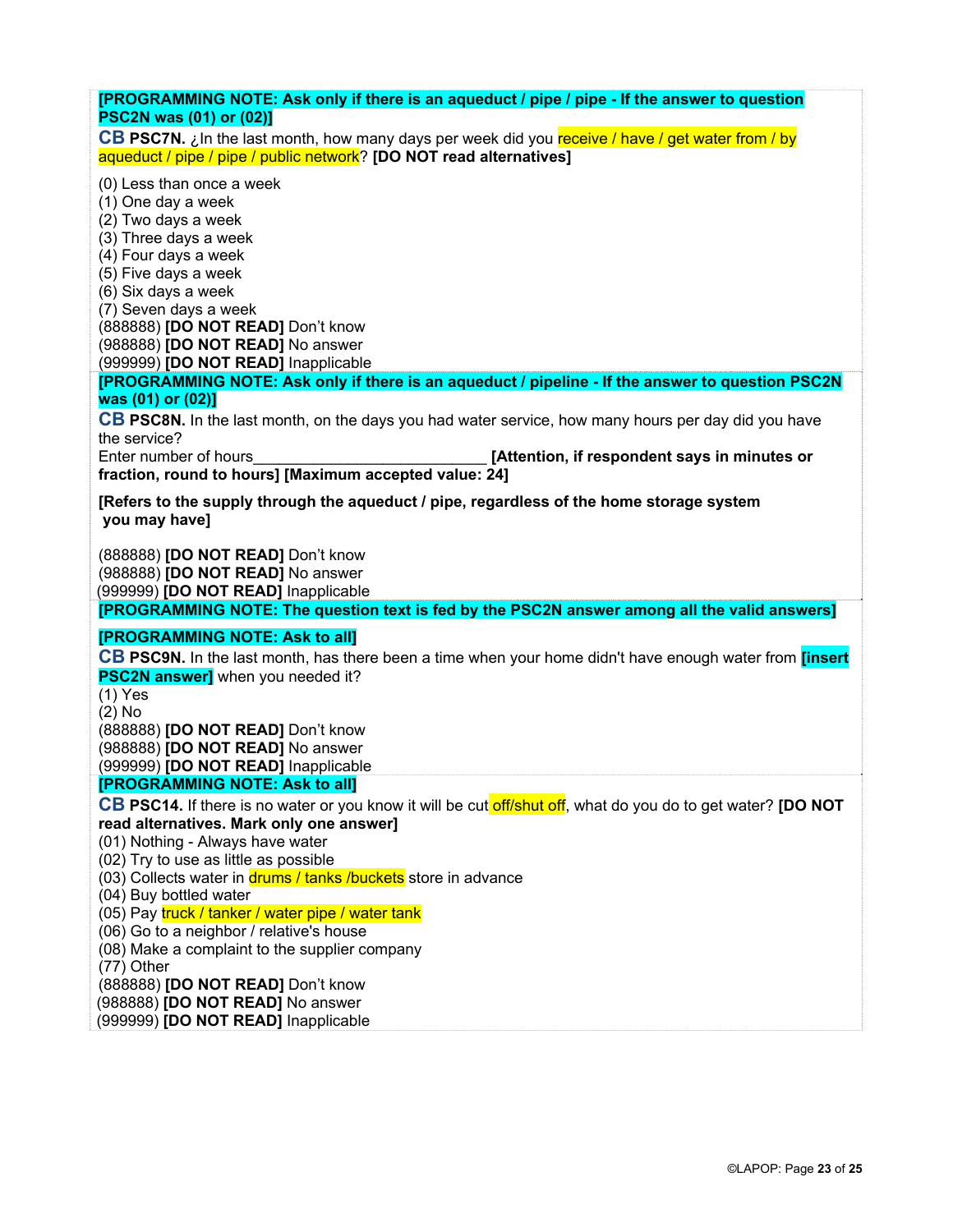**CB PSC12N.** Does your home have a toilet / bathroom facilities? **[Read alternatives]**

- (1) Yes, for the exclusive use of the home **[Skip to PSC11N]**
- (2) Yes, shared with other households **[Skip to PSC11N]**
- (3) Do not have facilities **[Skip to PSC11AN]**
- (888888) **[DO NOT READ]** Don't know **[Skip to PSC13N]**
- (988888) **[DO NOT READ]** No answer **[Skip to PSC13N]**

(999999) **[DO NOT READ]** Inapplicable

**CB PSC11N.** Is the bathroom or toilet you use in your home ...

**[Read alternatives] [Probe if necessary. Attention: Options (1) to (5) and (7) imply connection to a system or discharge outside the household]** 

(01) Toilet connected to sewer / drain / sewer network **[Skip to PSC15]** 

(02) Toilet connected to tank / septic tank / cesspool outside the house **[Skip to PSC16]**

- (03) Toilet connected to well / cesspool / silo not connected to any system **[Skip to PSC13N]**
- (04) Toilet connected to another place [flows / flushes / exits to another place] **[Skip to PSC13N]**
- (05) Improved latrine with ventilation **[Skip to PSC13N]**

(06) Pit latrine without toilet / open pit **[Skip to PSC13N]**

(07) Compost toilet / dry latrine / ecological toilet **[Skip to PSC13N]** 

(888888) **[DO NOT READ]** Don't know **[Skip to PSC13N]**

(988888) **[DO NOT READ]** No answer **[Skip to PSC13N]**

(999999) **[DO NOT READ]** Inapplicable

#### **[PROGRAMMING NOTE: Ask only if it does NOT have a bathroom, answered (3) in PSC12N]**

**CB PSC11AN.** You have mentioned that your home does not have a bathroom. What do the members of your household use to relieve themselves? ... [**Do not read alternatives]** 

(1) Use public or borrowed bathroom / toilet facility

(2) They use bush or field / surface or throw it away

(77) Other response

(888888) **[DO NOT READ]** Don't know

(988888) **[DO NOT READ]** No answer

(999999) **[DO NOT READ]** Inapplicable

**[PROGRAMMING NOTE: Ask only to those who responded "sewer", answer (01) on PSC11N]** 

**CB PSC15.** Do you know the destination of the **sewage water** once it goes down the **drainage system/sewer**?

### **[DO NOT read alternatives]**

(1) Goes to a treatment plant

(2) Goes to a water stream

- (3) Contaminates the subsoil
- (4) Drains into the pipes
- (5) Contaminates/pollutes the water

(7) Other response

(888888) **[DO NOT READ]** Don't know

(988888) **[DO NOT READ]** No answer

(999999) **[DO NOT READ]** Inapplicable

**[PROGRAMMING NOTE: Ask only to those who responded "septic tank", answer (02) on PSC11N] CB PSC16.** Have you ever had your home's **tank/septic tank/black well/latrine emptied/drained? [Read alternatives]**  (1) No, never (2) Yes, once (3) Yes, more than once (77) Other response (888888) **[DO NOT READ]** Don't know (988888) **[DO NOT READ]** No answer (999999) **[DO NOT READ]** Inapplicable